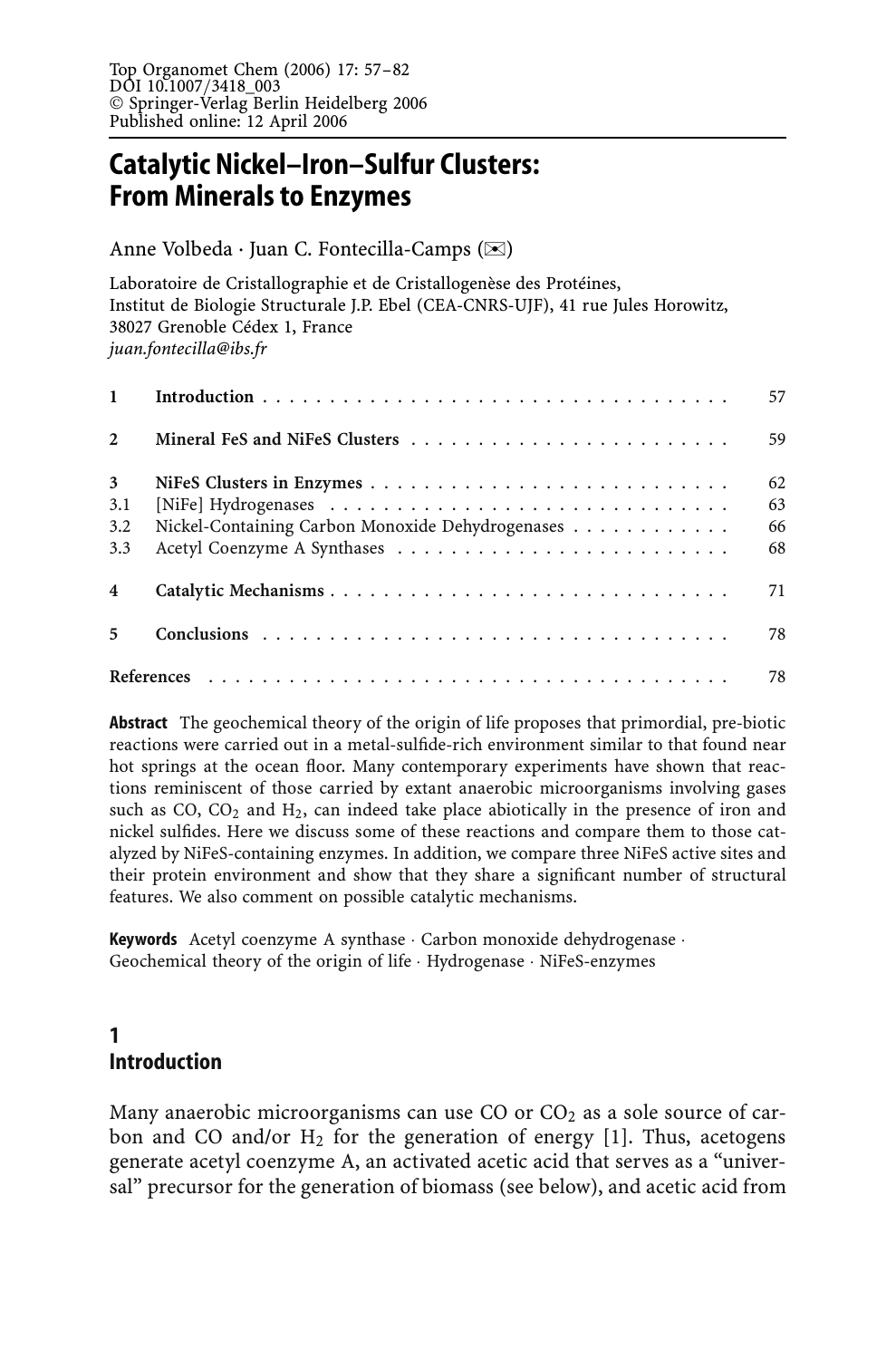two  $CO<sub>2</sub>$  molecules [2]. Carboxydotrophic bacteria oxidize CO to  $CO<sub>2</sub>$  generating two reducing equivalents [3] but  $CO<sub>2</sub>$  is also used by methanogens as the final electron acceptor [4]. The above reactions are coupled to the generation of either a Na<sup>+</sup> or H<sup>+</sup> gradient across the cytoplasmic membrane [5–7]. The ion gradient may be then either converted to chemical energy as ATP or be used to drive endergonic reactions such as the synthesis of acetylcoenzyme A. The latter is generated directly in the supposedly very ancient Wood/Ljungdahl pathway of carbon fixation [1, 8] that is used by acetogens:

$$
2CO2 + HSCoA + 4H2 \rightleftharpoons CH3COSCoA + 3H2O.
$$
 (1)

The central enzyme of this pathway is the bifunctional carbon monoxide dehydrogenase/acetyl coenzyme A synthase (CODH/ACS). The CODH active site catalyzes the reduction of CO<sub>2</sub> to CO ( $E^{0'} = -512$  mV):

$$
CO2 + 2H+ + 2e- \rightleftharpoons CO + H2O.
$$
 (2)

When the CO concentration is kept very low, as observed under normal turnover conditions of CODH/ACS [9, 10],  $H_2$  may be used as the electron donor, after its oxidation by a hydrogenase ( $E^{0'} = -414 \text{ mV}$ ):

$$
H_2 \rightleftharpoons 2H^+ + 2e^-.
$$
\n<sup>(3)</sup>

ACS takes up the CO produced by CODH to catalyze the non-redox reaction:

$$
CH_3^+ + CO + SCoA^- \rightleftharpoons CH_3COSCoA. \tag{4}
$$

The methyl cation is derived from a second  $CO<sub>2</sub>$  molecule through a series of two-electron reduction reactions mediated by tetrahydrofolate-containing enzymes.

The active sites of CODH and ACS contain NiFeS clusters that are somewhat similar to the active site of [NiFe]-hydrogenase [11]. It has been noted recently that these biological NiFeS clusters resemble the Ni-containing form of the mineral greigite, which has been assigned an important role in the geochemical theory of the origin of life [12]. Because thiolate-ligated  $[4Fe-4S]$  clusters form spontaneously from a solution of FeCl<sub>2</sub>, HS<sup>-</sup> and  $HOCH<sub>2</sub>CH<sub>2</sub>SH$  [13], it is tempting to postulate that such mineral clusters were incorporated into oligopeptides that predated CODH, ACS and [NiFe] hydrogenase. Here we will (i) discuss the origin of mineral FeS and NiFeS clusters and their catalytic properties within the context of carbon fixation as activated acetic acid; and (ii) compare these centers to those found in the highly complex extant enzyme active sites.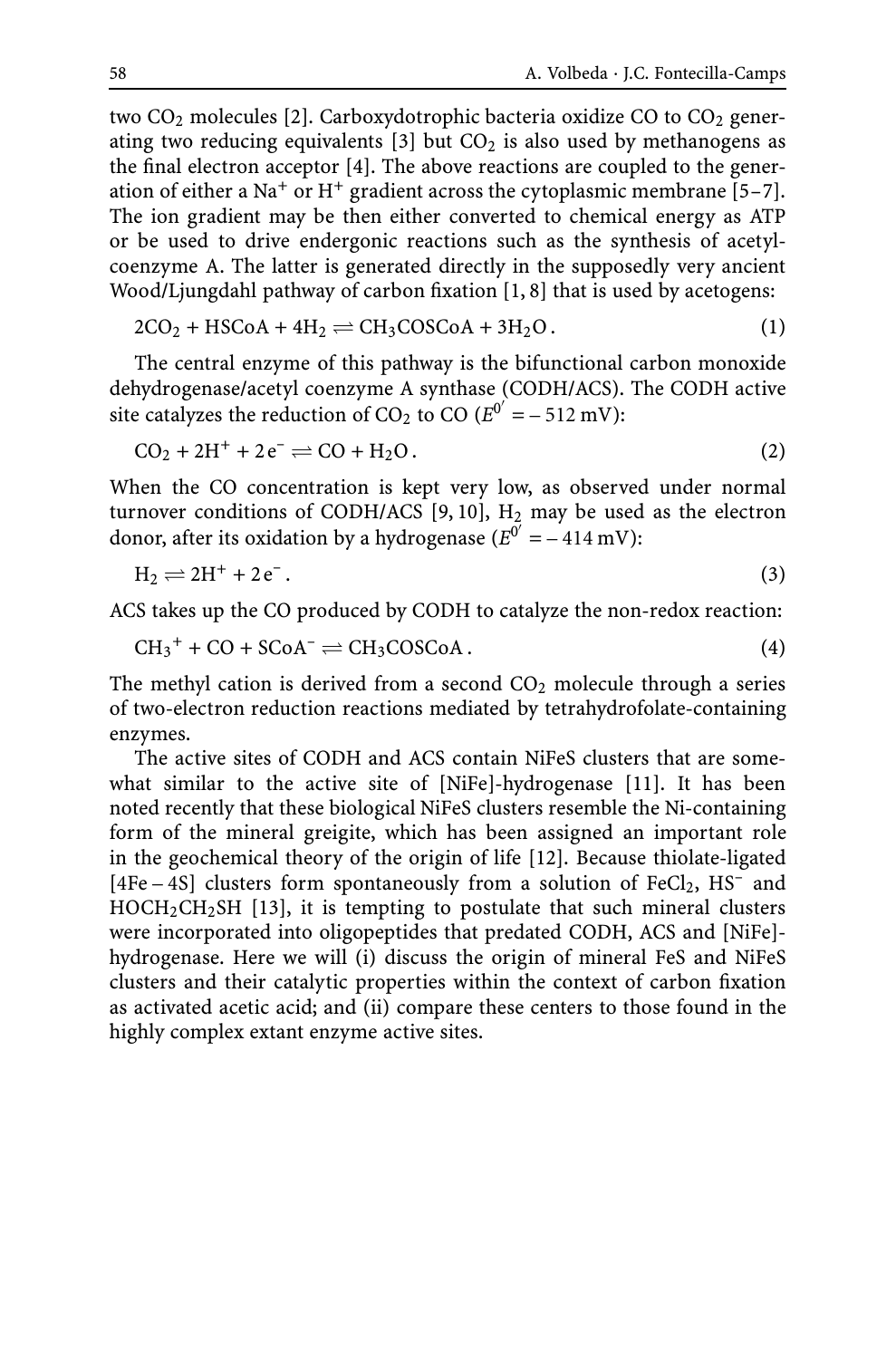#### **2 Mineral FeS and NiFeS Clusters**

The conditions under which life on Earth first developed are currently assumed to have been very harsh, so that the only suitable place for the origin of life may have been the ocean floor [14]. Very hot (*>* 350 ◦C) acidic springs were a source of Ni(II) and Fe(II) sulfides, most of which, because of the almost total absence of  $O_2$ , would have remained in solution in the  $HCO_3^-$ containing acidic ocean. Wächtershäuser has proposed that the exergonic formation of pyrite from FeS provided a source of reducing power for life emergence [15]:

$$
FeS + H_2S \rightleftharpoons FeS_2 + H_2(g).
$$
\n<sup>(5)</sup>

The reported standard free energy ( $\Delta G^0$ , at 25 °C) of this reaction is – 38.4 kJ/mol [16]. Pyrite-pulled metabolism would have required acidic pH and a high H2S concentration. In experiments carried out under such conditions, in the presence of pyrrhotite (Fe<sub>1–*x*</sub>S) at 50–100 °C, CH<sub>3</sub>SH was generated from  $CO_2$  and H<sub>2</sub>S [17]. After H<sub>2</sub> production through pyrite formation as in Eq. 5 the reaction may be written as:

$$
CO2 + H2S + 3H2 \rightleftharpoons CH3SH + 2H2O.
$$
 (6)

Subsequently, it was observed that an equimolar amount of precipitated NiS and FeS catalyzed the formation of acetate from CO and CH<sub>3</sub>SH at 100  $\degree$ C with an optimal pH of 6.5 [18], which is slightly basic at this temperature [19]:

$$
CH_3SH + CO + H_2O \rightleftharpoons CH_3COO^- + H^+ + H_2S. \tag{7}
$$

In addition, a small amount of the thioester  $CH<sub>3</sub>COSCH<sub>3</sub>$  was also formed, which was proposed to act as an activated acetic acid intermediate in the mechanism of Eq. 7, in analogy with the formation of acetyl-CoA catalyzed by ACS (Eq. 1). In the absence of Ni no reaction was observed, indicating that Fe alone does not afford carbon fixation under the reported conditions. Table 1 shows the free energies of these and other selected reactions.

More recently, iron sulfide has been shown to play a catalytic role in the synthesis of pyruvate from alkyl thiols and carbon monoxide at 250 °C and pressures between 500 and 2000 bar (conditions that could be found at the bottom of the ocean or in a shallow oceanic crust) [20]. The overall reaction may be written as:

$$
CH_3SH + 2CO + H_2O \rightleftharpoons CH_3COCOO^- + H^+ + H_2S + H_2. \tag{8}
$$

A number of carbonylated organometallic intermediates were also detected. The solubility of CO is greatly increased at high pressure and this may favor reaction Eq. 8. Although the overall reaction is exergonic (Table 1), the yield of pyruvate, which plays a central role in many biosynthetic pathways, was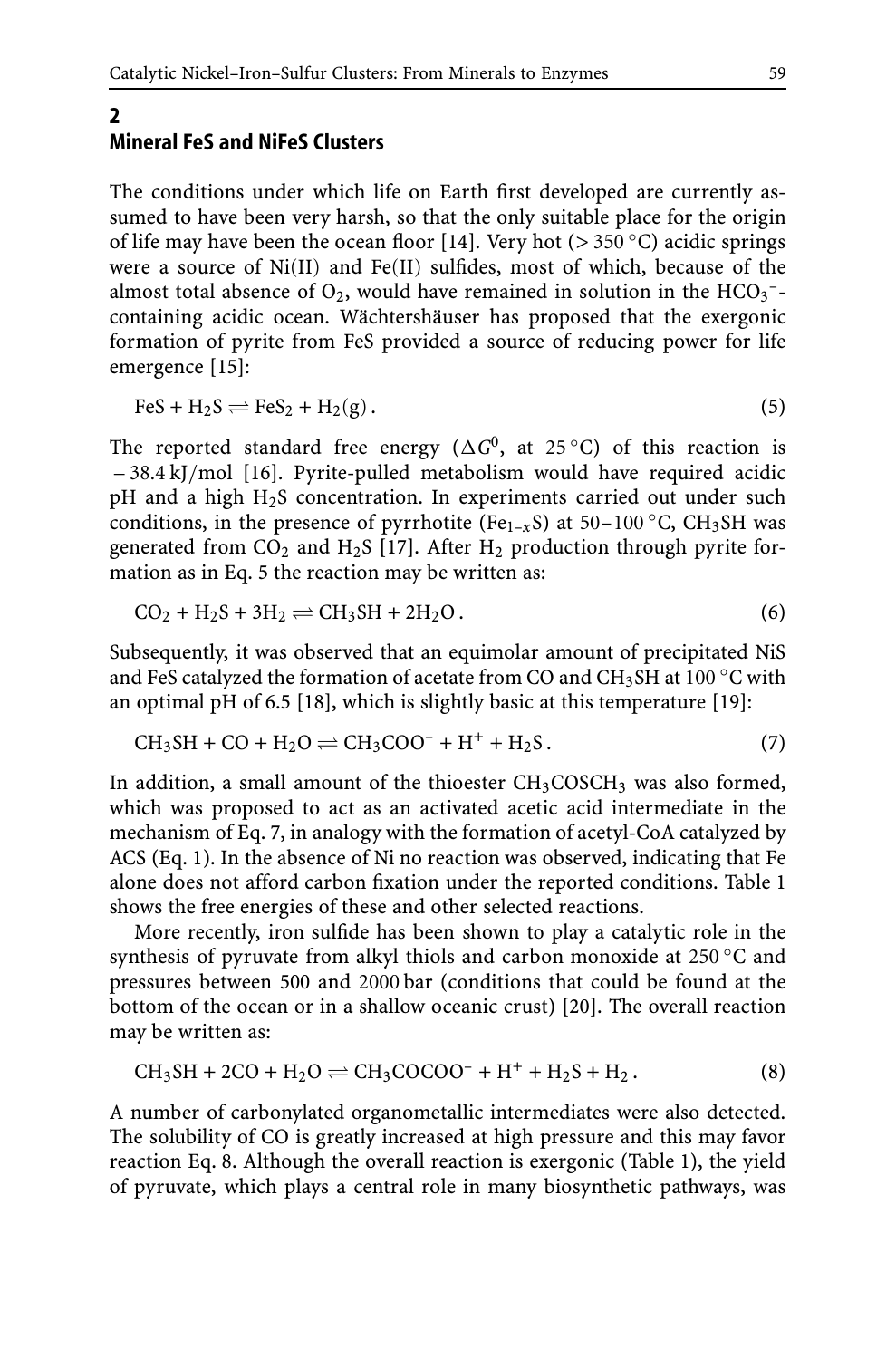| Reaction                                                                                          | $\Delta G^{0'}$<br>$(kJ/mol)^a$ | $\Delta G$<br>$(kJ/mol)$ <sup>b</sup> |
|---------------------------------------------------------------------------------------------------|---------------------------------|---------------------------------------|
| $2CO_2$ + HSCoA + 4H <sub>2</sub> $\rightleftharpoons$ CH <sub>3</sub> COSCoA + 3H <sub>2</sub> O | $-146.7$                        | $-45.7$                               |
| $CH_3COSCoA + H_2O \rightleftharpoons HSCoA + CH_3COO^- + H^+$                                    | $-35.7$                         | $-52.8$                               |
| $CO2 + H2S + 3H2 \rightleftharpoons CH3SH + 2H2O$                                                 | $-121.3$                        | $-52.0$                               |
| $CH_3SH + CO + H_2O \rightleftharpoons CH_3COO^- + H^+ + H_2S$                                    | $-72.2$                         | $-70.5$                               |
| $CH_3SH + 2CO + H_2O \rightleftharpoons CH_3COCOO^- + H^+ + H_2S + H_2$                           | $-39.5$                         | $-37.8$                               |
| $CO + H2O \rightleftharpoons CO2 + H2$                                                            | $-11.1$                         | $-23.9$                               |
| $2CO2 + 4H2 \rightleftharpoons CH3COO- + H+ + 2H2O$                                               | $-182.4$                        | $-98.5$                               |
| $CO2 + 4H2 \rightleftharpoons CH4 + 2H2O$                                                         | $-193.7$                        | $-126.6$                              |
| $CO2 + H2 \rightleftharpoons HCOO- + H+$                                                          | $-22.5$                         | $-7.9$                                |
| $CH_3COO^- + H^+ \rightleftharpoons CO_2 + CH_4$                                                  | $-11.3$                         | $-28.1$                               |
| $3CO2 + 5H2 \rightleftharpoons CH3COCOO- + 3H2O + H+$                                             | $-156.6$                        | $-41.0$                               |
| $CH_3COO^- + CO_2 + H_2 \rightleftharpoons CH_3COCOO^- + H_2O$                                    | 25.8                            | 57.5                                  |

**Table 1** Free energies of reactions involving simple carbon compounds

<sup>a</sup> Standard free energy (25 ◦C, 1 bar, pH 7, 1 molar activities and unit activity for pure water) calculated from tabulated free energies of formation of the reactants [19, 146, 147], corrected for pH 7 (where appropriate): RTln  $10^{-7}$  = -39.9 kJ/mol. Note that a 1 M concentration for the dissolved gases is only possible at pressures much higher than 1 bar. <sup>b</sup> Calculated free energy ( $\Delta G = \Delta G^0$  + RT ln K) at pH 7 and 25 °C at physiologically more relevant activities (taking gas solubility into account) at 1 atm:  $[CO<sub>2</sub>] = 5.6$  mM,  $[H_2] = [CO] = 0.5$  mM,  $[CH_4] = 0.2$  mM,  $[CH_3COO^-] = [H_2S] = [HCOO^-] = [CH_3SH]$  $[CH<sub>3</sub>COCOO<sup>-</sup>] = [CH<sub>3</sub>COSCoA] = [HSCoA] = 1$  mM.

very low. The potential of various transition metal sulfides to fix carbon was tested under similar conditions [21], using the following reaction:

$$
CH_3(CH_2)_8SH + CO + H_2O \rightleftharpoons CH_3(CH_2)_8COOH + H_2S. \tag{9}
$$

The highest yields of the decanoate product were observed with nickel and cobalt sulfides, but significant activity was also observed with pyrite. In addition, the formation of methyl nonyl sulfide was observed with the methyl group originating from the reduction of CO. In this case, copper and iron sulfides were the most effective catalysts. It should be noted, however, that many important bio-molecules, such as thioesters and nucleic acids, are unstable in hot water, making some aspects of the evolution of life as we know it highly unlikely at high temperatures.

Russell and co-workers [14] have argued that the metal sulfides providing putative catalytic surfaces for abiotic carbon fixation would not have precipitated from the solutions that emanated from hot acidic springs into the equally acidic and anoxic ocean. Instead, a moderate temperature alkaline spring would have provided much more likely substrates for the emergence of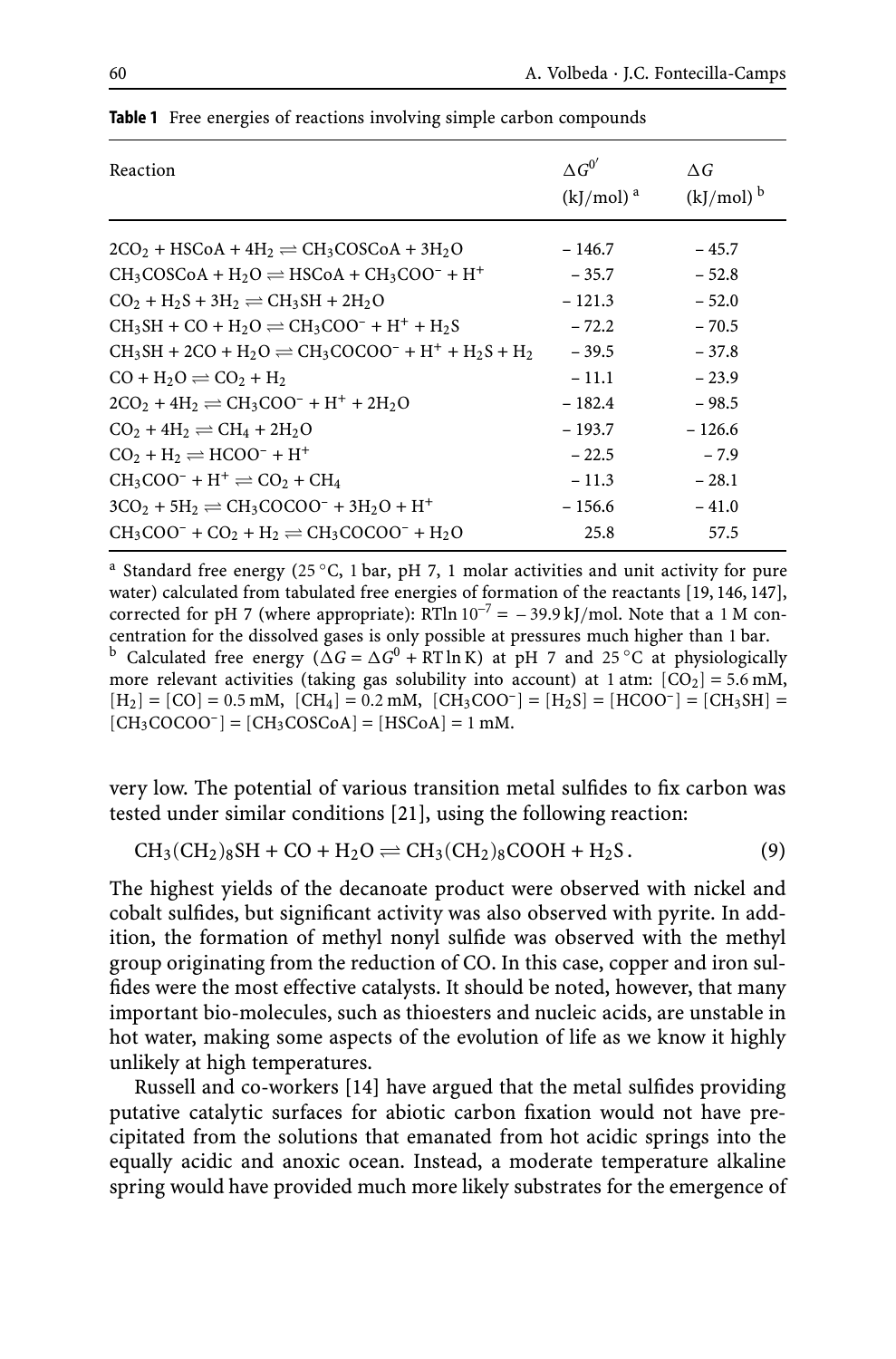life [22]. Alkaline springs originate from the convection of ocean water within a hot ocean crust containing minerals such as  $MgFeSiO<sub>3</sub>$  (orthopyroxene) and CaMg<sub>6</sub>FeSi<sub>12</sub>O<sub>24</sub> (diopside). Their reaction with water forms  $Mg_3Si_2O_5(OH)_4$ (serpentine),  $SiO<sub>2</sub>$  (silica), Fe<sub>3</sub>O<sub>4</sub> (magnetite), OH<sup>-</sup> and H<sub>2</sub>. Reaction of another mineral, olivine (MgFeSiO<sub>4</sub>), with ocean water yields similar products:

$$
3\text{MgFeSiO}_4 + 4\text{H}_2\text{O} \rightleftharpoons 3\text{SiO}_2 + \text{Fe}_3\text{O}_4 + 3\text{Mg}^{2+} + 6\text{OH}^- + \text{H}_2. \tag{10}
$$

The resulting alkaline and reducing fluid dissolves sulfide minerals present in the crust and, consequently, these hydrothermal systems carry high concentrations of HS–. Precipitation of HS– with Fe(II) present in the ocean would have led to the formation of bubbles of hydrothermal fluid enclosed by semi-permeable membranes consisting mainly of FeS. Simple compounds such as CO, CN<sup>-</sup>, NH<sub>3</sub>, CH<sub>3</sub>SH and HCHO would have been significant additional constituents of the hydrothermal fluid, which upon mixing with CO2-containing ocean water provided the building blocks for pre-biotic reactions. The FeS membranes would have separated a mildly oxidizing acidic ocean solution from a reducing alkaline spring solution, thus creating a gradient in the form of both a proton motive force and an electrostatic potential. This is postulated to have provided favorable conditions for endergonic reactions to occur, as in living cells. For example, if hydrogen oxidation (Eq. 3) took place in a compartment at pH 10, the potential of the resulting electrons would be low enough to reduce  $CO<sub>2</sub>$  (Eq. 2) in another compartment at pH 6, assuming the existence of a conducting FeS membrane between the two compartments. Because all these reactions would have taken place within the iron-sulfur vesicles, a rapid escape of products would have been prevented, thereby allowing the gradual formation of more complex molecules [23].

Although the exact structure of the proposed iron-sulfur bubbles remains undefined, FeS should have initially precipitated as disordered mackinawite [24]. This is a highly reactive phase, which gradually converts to more stable species such as greigite (Fe<sub>3</sub>S<sub>4</sub>) and pyrite (FeS<sub>2</sub>). The latter mineral plays a prominent role in Wächtershäuser's theory of pyrite-pulled surface metabolism [25] but it is not expected to be a good catalyst, because in its crystal structure each Fe(II) is bound by six sulfur pairs [26] and the resulting octahedral coordination does not leave room for an additional ligand to iron. However, surface defects in the crystal lattice could liberate metalbinding coordination sites with catalytic potential. Because aldehydes seem both to inhibit pyrite formation and enhance greigite formation [27], and simple aldehydes were plausible components of the hydrothermal fluid, it has been postulated that the iron-sulfur membranes contained at least a fraction of greigite. In this respect it is also interesting to note that both mackinawite and greigite, but not pyrite, are found in present-day magnetotactic bacteria [28]. Other metals such as nickel and cobalt may also have been incorporated into the pre-biotic FeS membrane structures. For example, in the presence of nickel, greigite may be converted from the  $Fe<sub>3</sub>S<sub>4</sub>$  to the NiFe<sub>5</sub>S<sub>8</sub>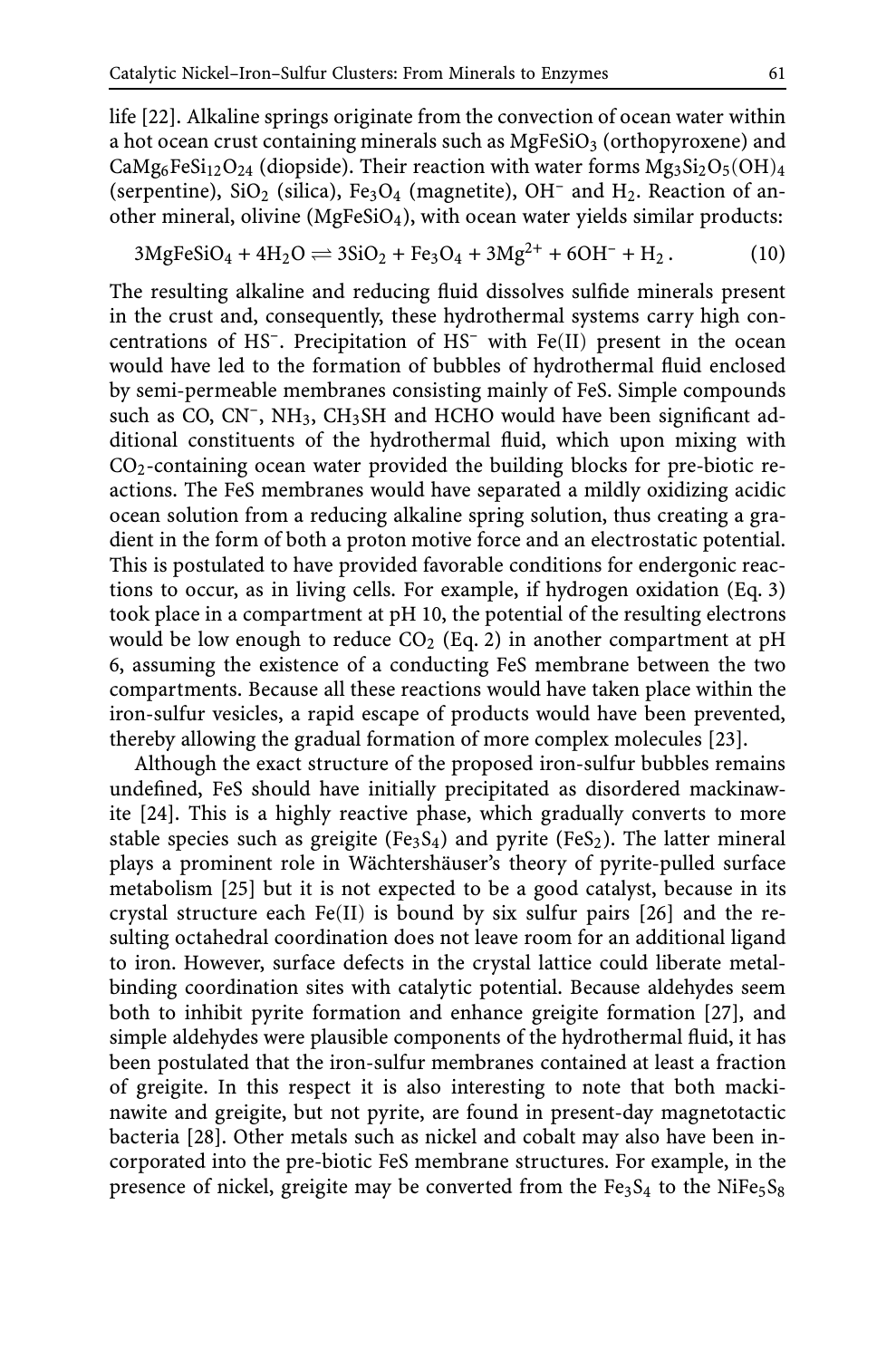form [29]. In the laboratory, synthesis of peptide bonds in the presence of CO has been observed under alkaline conditions in the presence of a FeS/NiS mixture of, however, ill-defined structure [30].

In conclusion, many of the conditions required to support reactions resembling those taking place in extant metabolism may have existed near the ocean floor of the early Earth. Obviously, the emergence of life would have involved many other reactions and, more importantly, their regulation. The fact is that, although there are many theories about the origin of life (e.g.  $[31-33]$ ), very little is actually understood about its initial conditions [34]. At any rate, there are surprising similarities between some of the molecules arising from the abiotic chemistry discussed above and the NiFeS active sites of enzymes that function in anaerobic autotrophic carbon fixation. These sites will be the subject of the following reviews.

#### **3 NiFeS Clusters in Enzymes**

Three enzymes are known to use NiFeS active sites to catalyze reactions that involve simple, primordial, gases: carbon monoxide dehydrogenase (CODH) reduces  $CO<sub>2</sub>$  to CO (Eq. 2, see introduction), acetyl coenzyme A synthase (ACS) combines CO with a methyl group (Eq. 4) and NiFe hydrogenase oxidizes  $H_2$  (Eq. 3). Depending on either the organism or the physiological requirements, these enzymes can catalyze the reverse reactions as well. In acetogens like *Moorella (M.) thermoacetica*, ACS and CODH constitute the α and β-subunits of an  $\alpha_2\beta_2$  bi-functional enzyme complex (see [35] and references therein) that catalyzes the sum of Eqs. 2 and 4:

$$
CO2 + CH3+ + SCoA- + 2H+ + 2e- \rightleftharpoons CH3COSCoA + H2O.
$$
 (11)

In methanogens like *Methanosarcina thermophila,* they are part of the socalled acetyl-CoA decarbonylase/synthase (ACDS)  $(\alpha\beta\gamma\delta\varepsilon)_8$  multi-enzyme complex that allows these organisms to grow on acetate, after it is first converted to acetyl-CoA:

$$
CH3COSCoA + H4SPt + H2O
$$
\n
$$
\Rightarrow SCoA^- + CO_2 + CH_3 - H_4SPt + 2H^+ + 2e^-.
$$
\n(12)

H<sub>4</sub>SPt is the tetrahydrosarcinapterin cofactor. The  $\alpha_2 \varepsilon_2$  units correspond to CODH,  $\beta$  is ACS,  $\gamma\delta$  is a corrinoid cobalt-containing iron-sulfur protein (CoFeSP) that transfers a methyl group to H4SPt. The electron acceptor is a ferredoxin (see [36] and references therein). A similar complex is used by obligate chemo-autotrophic methanogens, such as *Methanococcus jannaschii*, to catalyze the formation of acetyl-CoA from  $CO<sub>2</sub>$  and  $H<sub>2</sub>$  in the reverse reaction [35].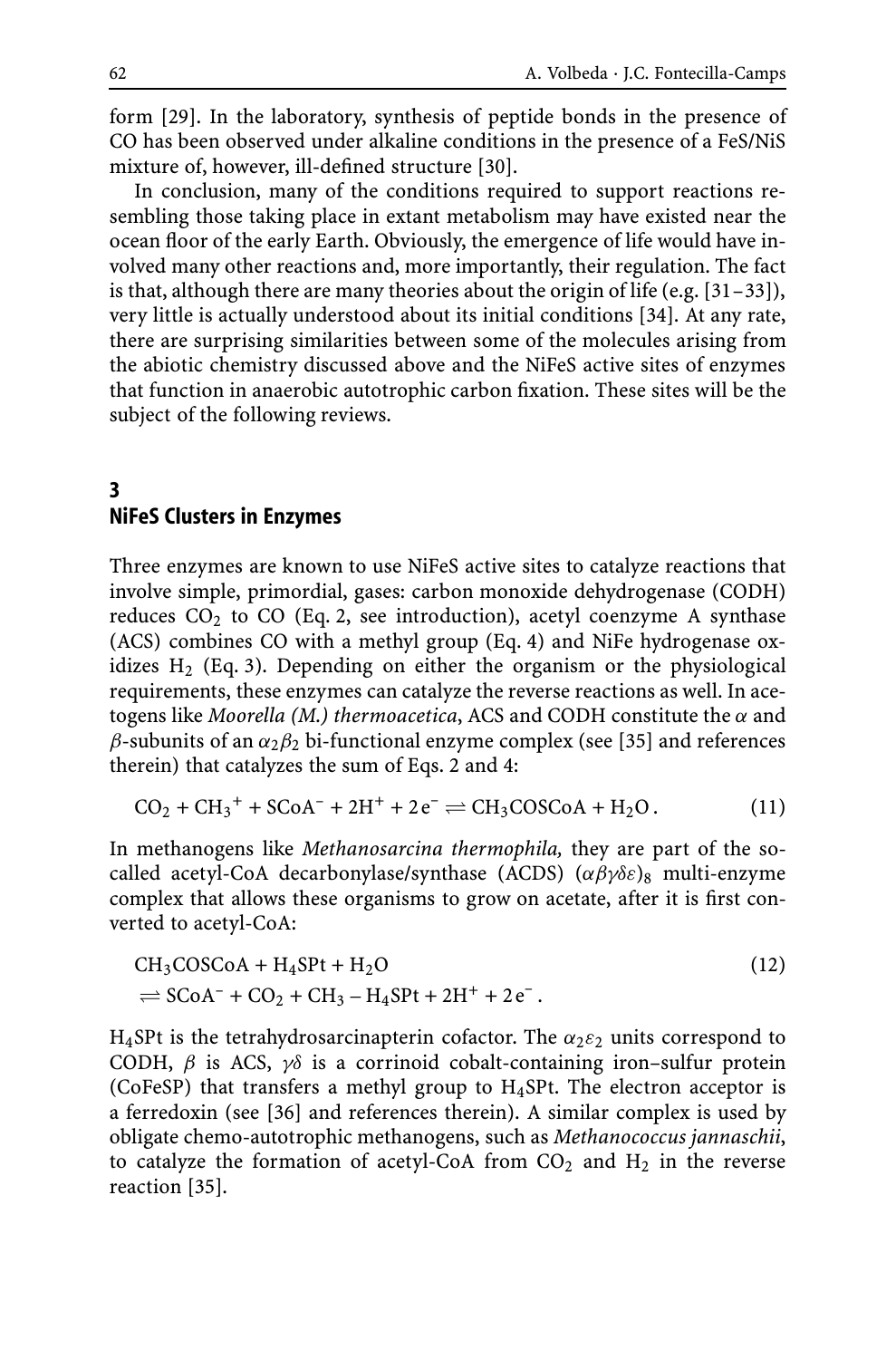Methanogens from the genus *Methanosarcina* have one soluble and two membrane-bound [NiFe] hydrogenases [6, 37]. The latter are probably involved in energy conservation through the generation of a proton gradient. The acetogen *M. thermoacetica* may also contain several hydrogenases, but they have not been well characterized [2]. The presence of several hydrogenases is typical of a large number of microorganisms [38] and in many cases they are directly associated with other enzymes. An example of this is the coupling of CO oxidation and  $H_2$  production by a [NiFe] hydrogenase and CODH in *Carboxydothermus (C.) hydrogenoformans* [39] and *Rubrivivax (R.) gelatinosus* [7]:

$$
CO + H2O \rightleftharpoons CO2 + H2.
$$
\n(13)

Here, we will focus on those NiFe-containing enzymes for which crystal structures have been reported.

#### **3.1 [NiFe] Hydrogenases**

Heterodimeric [NiFe]-hydrogenase crystal structures have been reported for four closely related sulfate-reducing bacteria from *Desulfovibrio* sp.: *D. gigas* [40, 41], *D. vulgaris* (Miyazaki) [42–44], *D. fructosovorans* [45, 46] and *D. desulfuricans* [47]. Overall, the structures are very similar being roughly



**Fig. 1** Structure of [NiFe]-hydrogenase. **A** Polypeptide fold. The *arrow* indicates a hydrophobic tunnel network, shown in *dark grey*. Spheres highlight metal and inorganic sulfur sites: three FeS clusters in the small subunit and a Mg-site as well as the  $Ni-Fe$ active site in the large subunit. **B** Zoomed depiction of the active site, shown as a balland-stick model. *Dashed lines* indicate putative H-bonds. Exogenous ligand binding sites are labeled E1 and E2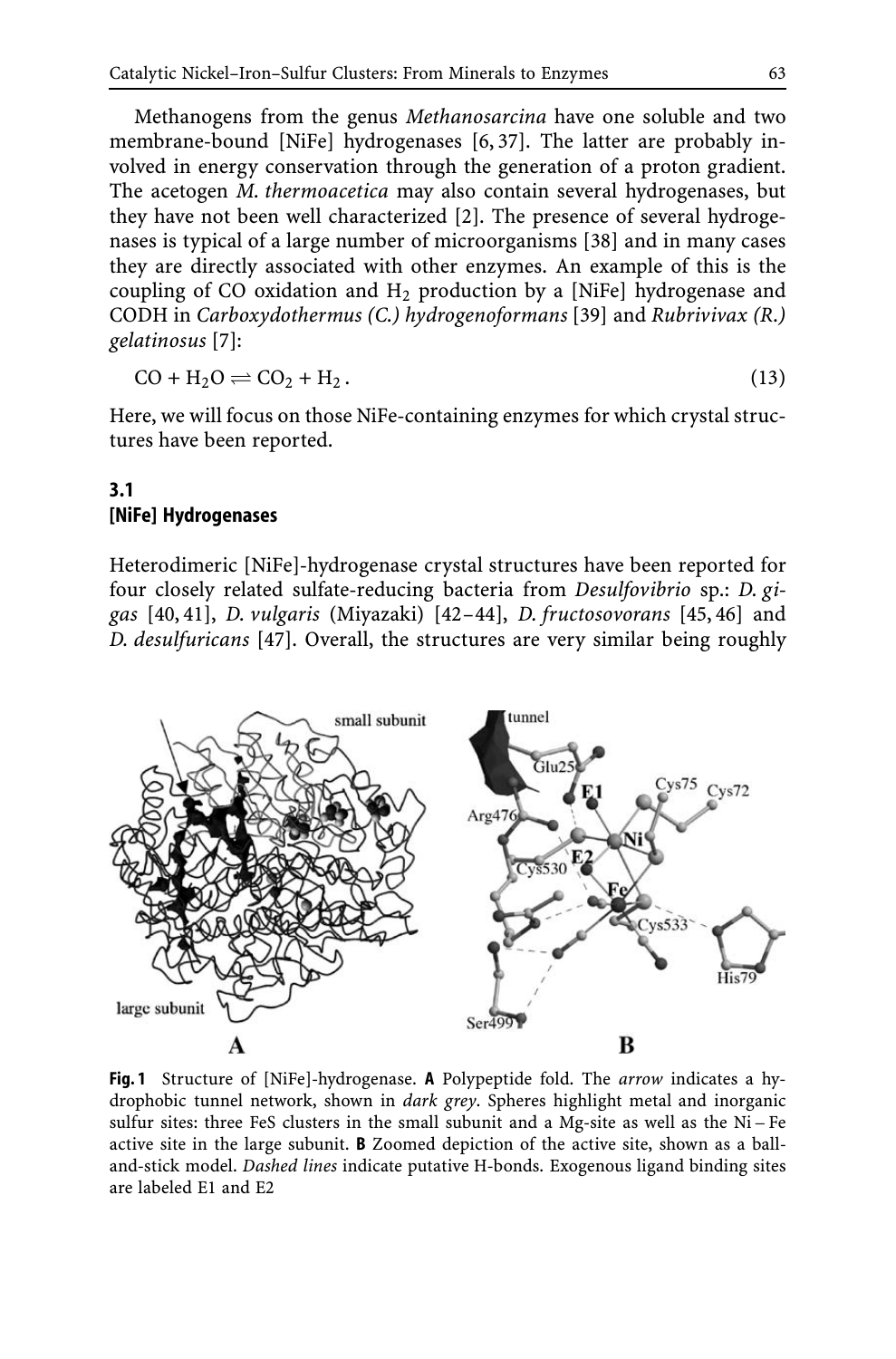spherical with a radius of about 35 Å (Fig. 1A). The NiFe active site is located close to the molecular center in the large subunit, which also contains a cation site close to the surface (either Mg or Fe, see below). A water ligand to the cation may be involved in a putative proton transfer pathway after molecular hydrogen cleavage from the active site, according to Eq. 3 [48]. The small subunit transfers electrons between the active site and the molecular surface through a proximal [4Fe – 4S], a median [3Fe – 4S] and a distal [4Fe – 4S] cluster. The structure of the related [NiFeSe]-hydrogenase of *Desulfomicrobium (Dm.) baculatum* shows several differences [49]: (i) a [4Fe – 4S] cluster replaces the median [3Fe – 4S] cluster of the other enzymes; (ii) a selenocysteine replaces a terminal cysteine ligand to the active site Ni; and (iii) Fe replaces Mg in the large subunit. A remarkable feature, common to the five enzymes of known structure, is the presence of a conserved, largely hydrophobic, tunnel network connecting the active site to several sites at the molecular surface. Crystal xenon-binding experiments, and subsequent molecular dynamics simulations, have shown that these tunnels are likely to provide access (and exit) pathways for  $H_2$  gas [45].

The active site Ni and Fe ions are bridged by two cysteine thiolates. The Ni also has two additional terminal cysteine thiolate ligands, leaving two sites, here called E1 and E2, potentially available for exogenous molecules (Fig. 1B). The terminal E1 site is *trans* to the apical thiolate ligand and perpendicular to the plane defined by the three other S ligands, whereas the E2 site lies in this plane and bridges Ni and Fe. An exogenous Ni – Fe bridging ligand has only been observed in unready and ready states of oxidized inactive enzyme where it has been assigned to either an oxygen species (OH– or OOH–) [50, 51] or a sulfur atom [42, 47]. There is also recent evidence for a chemical modification of up to two of the active site cysteine ligands [50, 51], but it remains to be determined whether this could be due to radiation damage. A combination of crystallographic [41, 46] and FTIR spectroscopic data [52–55] has shown that the Fe ion binds one CO and two CN<sup>-</sup> molecules. These two non-exchangeable endogenous ligands are also found in Fe-only hydrogenases [56–58] and, more recently concerning only CO, in the iron-sulfur cluster-free hydrogenase [59]. CO is also a competitive inhibitor of hydrogenases and exogenous CO has been shown to bind terminally to the Ni E1 site [44]. Special EPR techniques have detected  $H_2$  as a bridging ligand in the H2-sensing hydrogenase from *Ralstonia (R.) eutropha* [60], thus confirming our initial speculation based on the first hydrogenase crystal structure that E2 could bind a hydrogen species [40].

The presence of CN– and CO ligands of the active site Fe raises the question as to how these potentially toxic molecules are incorporated in the enzyme. Significant progress has been made in the elucidation of the biosynthetic pathway of cyanide from a carbamoyl phosphate precursor [61]. On the other hand, the origin of the CO ligand remains unclear [62]. Many proteins are involved in the biosynthesis and the maturation of the active site of [NiFe]-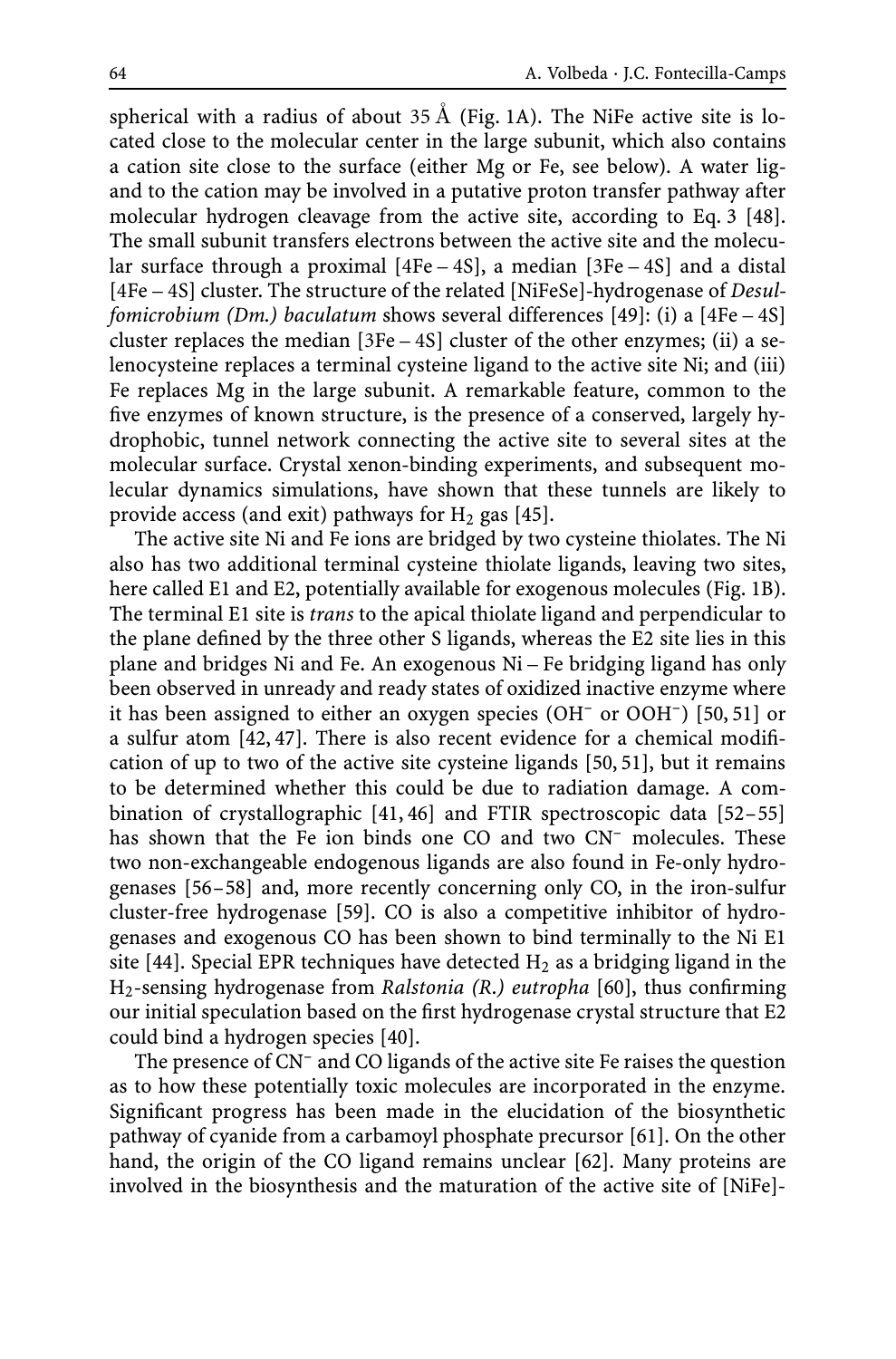hydrogenases, but their specific roles have not yet been completely elucidated. For more details on these interesting aspects, the reader is referred to a recent review by Vignais and Colbeau [63].

A wealth of spectroscopic (EPR, FTIR, Mössbauer, XAS), kinetic and mutated enzyme data has been published concerning the Ni – Fe active site and many review articles are available (e.g. [11, 48, 64–72]). In addition, many density functional theory (DFT) studies of the Ni – Fe active site have been reported, but consensus on the nature of the various structures and on the catalytic mechanism is lacking (e.g. [73–79]). These theoretical studies will not be further discussed here.

A summary of most of the known states of standard [NiFe] hydrogenases and their proposed relationships is depicted in Fig. 2. Four *S* = 1/2 paramagnetic states have been detected by EPR; they are called  $Ni - A$ ,  $Ni - B$ ,  $Ni - C$ and Ni – L because the spin density is mainly localized on the Ni. Five diamagnetic states, called  $Ni-SU$ ,  $Ni-SI$ ,  $Si-CO$  and  $Ni-R$ , have been characterized by FTIR, thanks to the vibration bands of the triple bonds in the CO and CN<sup>–</sup> ligands found in the  $1900-2100 \text{ cm}^{-1}$  range. The active  $Ni - C$  and  $Ni - R$  states are directly involved in the catalytic cycle whereas the unready  $Ni - A$  and  $Ni - SU$  states are inactive and require a long reductive activation. The ready Ni – B and Ni – SI states are also inactive but can be immediately activated by  $H_2$  in the absence of  $O_2$ . An additional active



**Fig. 2** Overview of the stable intermediates of [NiFe]-hydrogenase. The EPR-silent  $Ni - "S"$  state is obtained by treating active enzyme anaerobically with Na<sub>2</sub>S [80]. Aerobic treatment of the ready  $Ni - B$  state with  $Na<sub>2</sub>S$  leads to its conversion to the unready  $Ni - A$  state [51]. The unready state can also be obtained by addition of  $O<sub>2</sub>$  to enzyme in a Ni – SI state and with a reduced [3Fe – 4S] cluster (e.g. [148])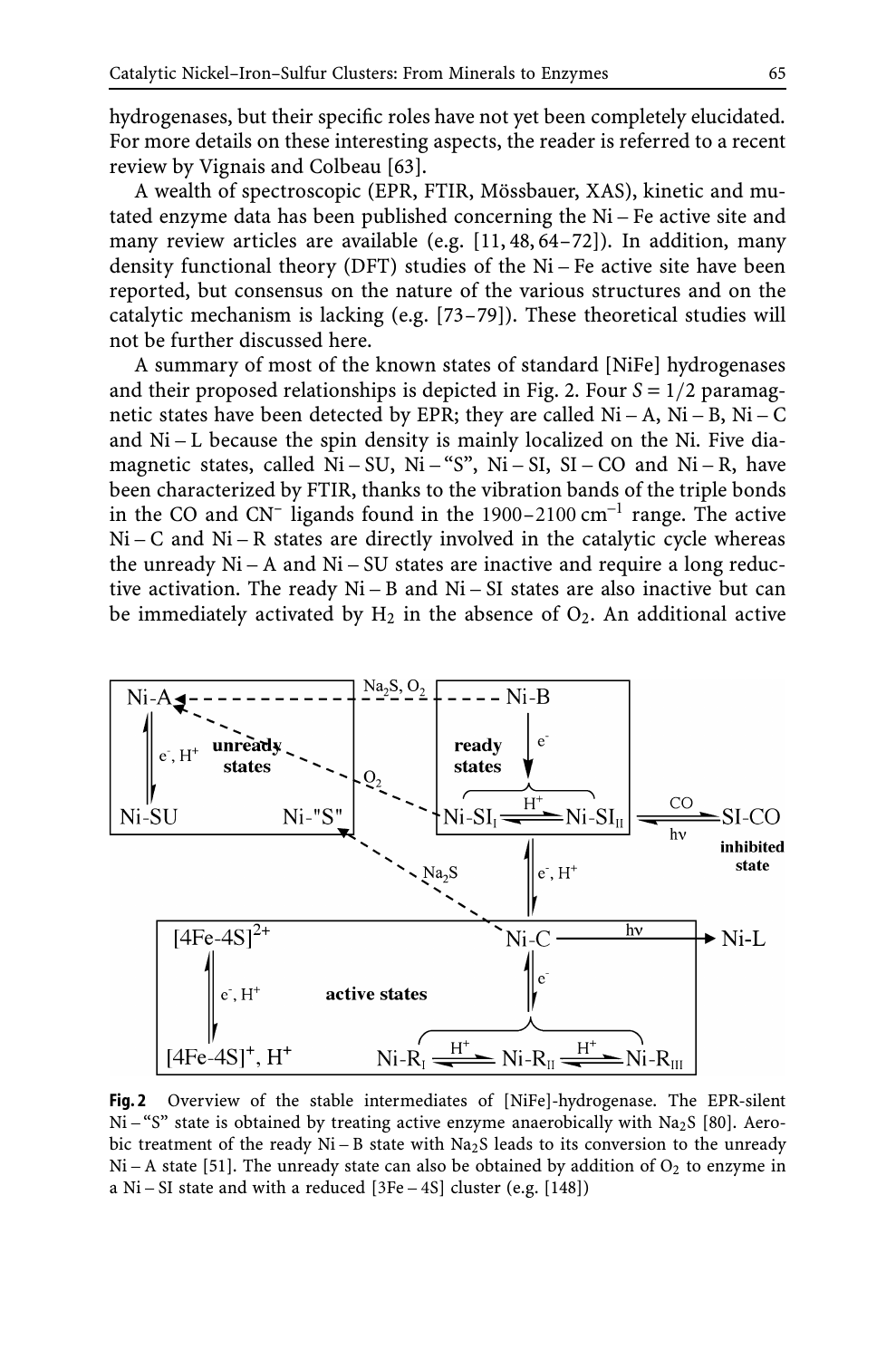Ni – SI state with an FTIR spectrum identical to that of ready enzyme has also been characterized (not shown) [80]. The paramagnetic  $Ni - L$  state is obtained upon photolytic cleavage of the bound putative hydrogen species of the  $Ni - C$  species. Finally,  $SI - CO$  is a CO-inhibited state (e.g. [81, 82]). The picture is further complicated by the presence of different protonation states in some of these stable intermediates [54, 80] and by more than one  $Ni - L$ species [83].

Synthetic chemists have tried for many years to obtain simple structural and functional models of hydrogenases, but with limited success, especially in the case of the [NiFe] enzymes (see [84–86] for recent reviews). One possible reason for this situation is the difficulty in obtaining stable complexes with two orthogonal (*cis*) Ni empty coordination sites, a characteristic of the active site of all the [NiFe] hydrogenase crystal structures reported so far. Another problem for biomimetic modeling is the tendency of thiolates to bridge metal ions, leading to the formation of polynuclear clusters. On the other hand, good progress has been made in the understanding of the redox properties of Ni and the modeling of the iron center and its ligands. Furthermore, many of the properties of [NiFe] hydrogenase biomimetic models may also be relevant for the NiFeS active sites of CODH and ACS discussed below.

#### **3.2 Nickel-Containing Carbon Monoxide Dehydrogenases**

Four crystal structures of Ni CODHs have been determined from the following organisms: *C. hydrogenoformans* [87, 88], *Rhodospirillum (R.) rubrum* [89] and the bifunctional CODH/ACS from *M. thermoacetica* [90, 91]. In each case CODH has a very similar homodimeric quaternary structure with a diameter of about 100 Å in the largest dimension and a total of five FeS clusters (Fig. 3A). An initially unexpected [4Fe – 4S] center, now called the Dcluster, is coordinated by the two subunits very close to the molecular surface. Each subunit also binds an additional [4Fe – 4S] center, called the B-cluster, as well as the catalytic Ni-containing C-cluster. There is an electron transfer pathway between the physiological redox partner, the exposed D-cluster, then the B-cluster of one subunit and finally the C-cluster of the other subunit. The electron flow direction will depend on whether the enzyme reduces  $CO<sub>2</sub>$  or oxidizes CO (Eq. 2).

Putative pathways have been characterized in *C. hydrogenoformans* CODH for the respective transit of  $CO/CO<sub>2</sub>$  and the H<sub>2</sub>O product through hydrophobic and hydrophilic tunnels, respectively [87]. The bi-functional CODH/ACS from *M. thermoacetica* contains several hydrophobic tunnels that connect the two CODH C-cluster active sites to each other and to the ACS active site named the A-cluster [90]. High-pressure, xenon-binding experiments carried out in a CODH/ACS crystal have shown that these tunnels can trap many xenon atoms [91]. In addition, putative proton transfer pathways connecting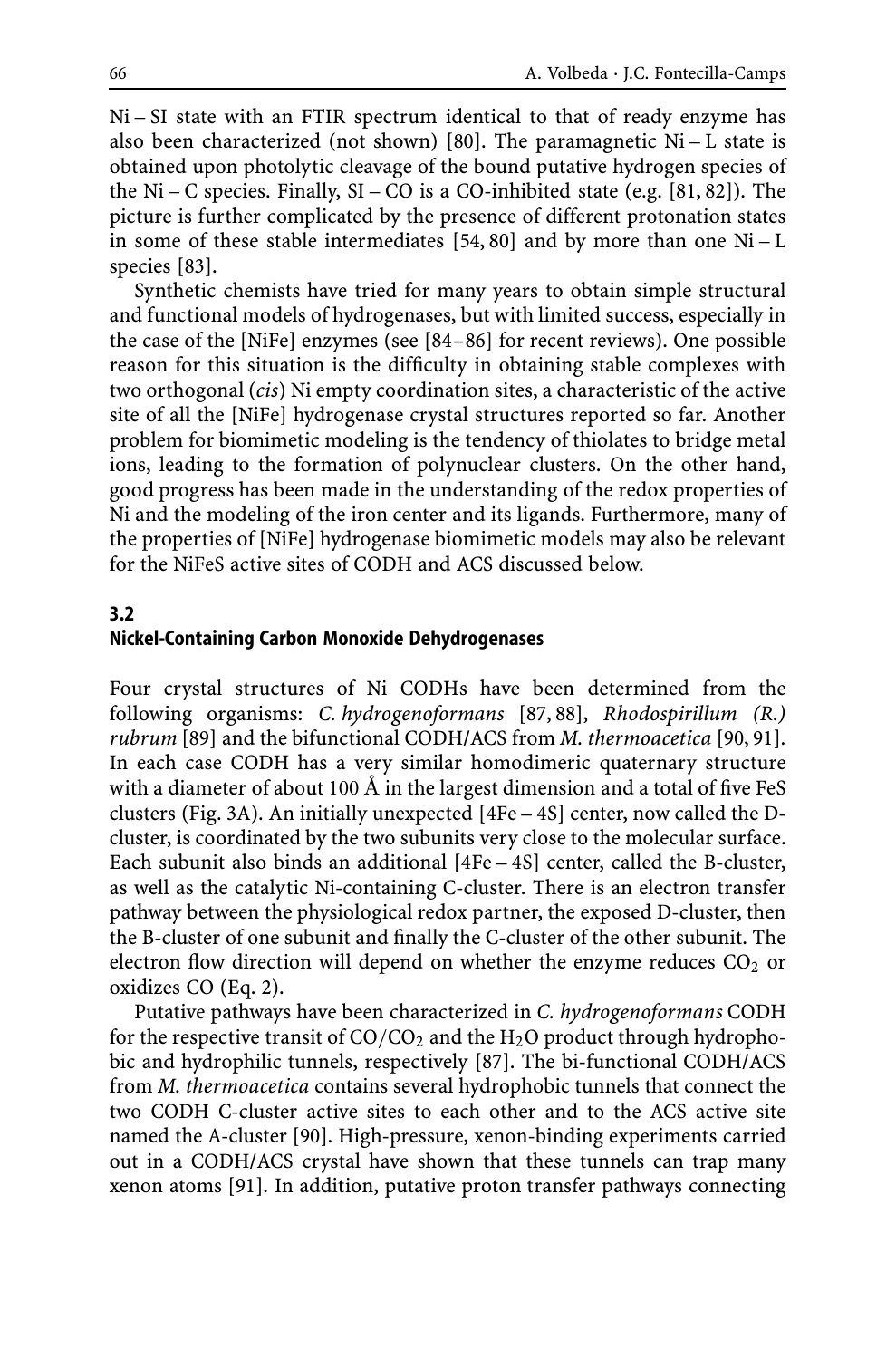

**Fig. 3** Structure of the carbon monoxide dehydrogenase/acetyl coenzyme A synthase (CODH/ACS) hetero-tetramer. **A** Polypeptide fold of the CODH dimer (*center*) and of ACS in the closed (*left*) and open subunit conformation (*right*). Metal sites and inorganic sulfurs are shown as *spheres*; an extensive hydrophobic tunnel network is highlighted in *dark grey*. **B** Zoomed depiction of the CODH active site. *Dashed lines* indicate putative H-bonds

the C-cluster to the molecular surface have been proposed using site-directed mutagenesis [92].

The catalytic C-cluster consists of a [3Fe – 4S] sub-site linked through three labile  $S^2$  ions to a Ni – Fe site (Fig. 3B): two of these sulfides are ligands to the Ni ion, whereas the third one binds the unique Fe  $(Fe_{u})$ , which is further coordinated by a histidine imidazole and a cysteine thiolate ligand. Given its unusual configuration, Fe<sub>u</sub> most likely corresponds to the Ferrous Component II (FCII) defined by Mössbauer spectroscopy [93]. In addition, the Ni and the Fe ions of the [3Fe – 4S] sub-site are bound to the protein through cysteine thiolates. We have recently analyzed the available C-cluster structures and have found some differences that are most likely due to dissimilar conditions in the growth, purification and subsequent treatment of the enzymes [94]. In the structure of *R. rubrum* CODH, the Ni cysteine ligand also binds to Fe<sub>u</sub> [89] at a site here called E2 by analogy with [NiFe]-hydrogenases (see above). In the *C. hydrogenoformans* enzyme, E2 is occupied by an exogenous bridging atom, modeled as a fifth inorganic S atom, which disappeared when the enzyme was treated with excess CO [88]. Because this treatment also resulted in loss of activity, it was argued that structures that lack the fifth labile sulfide are non-functional. However, Lindahl and co-workers [95] have shown that the addition of exogenous sulfide as  $Na<sub>2</sub>S$  leads to the reversible inhibition of *R. rubrum* and *M. thermoacetica* CODHs. In fact, the bridging sulfide of *C. hydrogenoformans* CODH could be a SH–, resulting from the reduction of COS, which is an alternative substrate of CODH [96]:

$$
COS + H^{+} + 2e^{-} \rightleftharpoons CO + SH^{-}. \tag{14}
$$

Like the Ni ion in hydrogenase, the C-cluster Ni has two *cis* binding sites available for exogenous ligands: a Ni – Fe bridging E2 site and a terminal E1 site. Also as in hydrogenases, E1 points to the end of a hydrophobic tunnel. In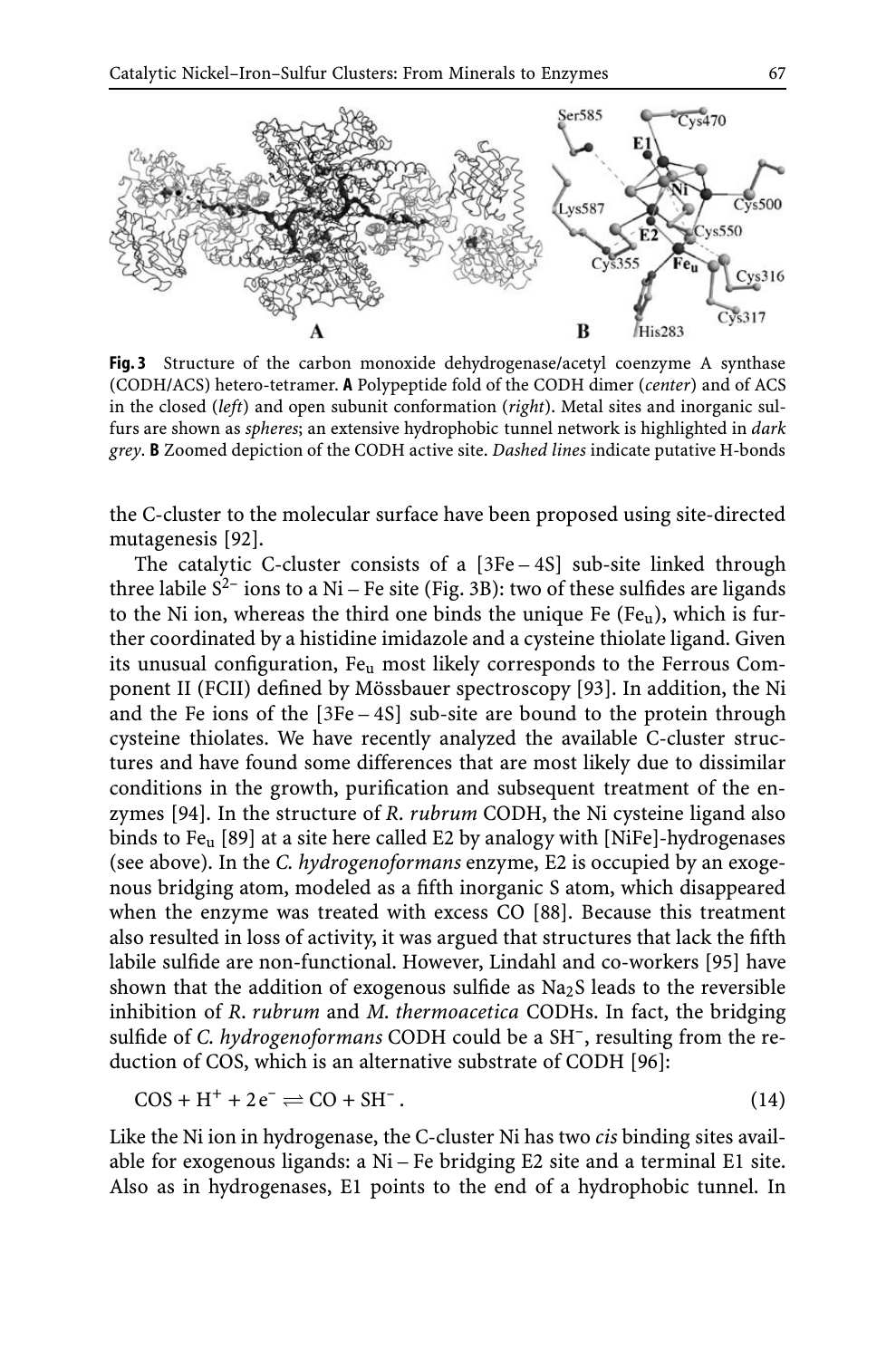a CO-treated crystal of *M. thermoacetica* CODH/ACS E1 is occupied by a ligand that was tentatively assigned to a partially occupied CO molecule [91].

Several different stable active site intermediates of the C-cluster have been reported (see [97] and references therein). Gradual reduction of the oxidized enzyme results in the following species, as characterized by EPR spectroscopy: an initial diamagnetic inactive  $C_{ox}$  state, a paramagnetic  $C_{red1}$ , a putative diamagnetic  $C_{int}$  and a paramagnetic  $C_{red2}$  state. It is generally assumed that the two paramagnetic states are involved in catalysis, with  $C_{int}$  being a hypothetical intermediate between  $C_{red1}$  and  $C_{red2}$ . In addition, a large number of substrate and inhibitor complexes have been characterized. Many CO-bound states and putative formate or  $CO<sub>2</sub>$  complexes were detected in a recent FTIR study of CO binding to CODH/ACS of *M. thermoacetica* [98]. No high frequency bands were detected in the untreated enzyme, thus excluding the presence of intrinsic CO, as was proposed for the *R. rubrum* enzyme [99].

Several small molecules bind to the  $C_{\text{red1}}$  but not to the  $C_{\text{red2}}$  state, providing EPR-detectable paramagnetic species. These include CN– [100, 101], SCN<sup>-</sup>, OCN<sup>-</sup>, N<sub>3</sub><sup>-</sup> [102], SH<sup>-</sup> [95] and CS<sub>2</sub> [103]. The electronic structure and binding mode of the tri-atomic anions SCN<sup>-</sup>, OCN<sup>-</sup> and N<sub>3</sub><sup>-</sup> (EPR  $g_{av}$  between 2.15 and 2.17) differ from those of the  $C_{\text{red}1}$  and  $C_{\text{red}2}$  states and the other inhibitor complexes (EPR *g*av between 1.66 and 1.86). In the latter, the unpaired electron appears to be localized mainly in the [3Fe – 4S] sub-site (see [97] and references therein). The crystal structures of most of the spectroscopically characterized C-cluster intermediates and complexes remain to be determined. The high temperature factors of many of the C-cluster atoms and ligands in the known structures suggest a substantial degree of disorder that may be due to the presence of a mixture of states in the crystals. Unfortunately, it has been generally difficult to obtain well-diffracting crystals of homogeneous states.

#### **3.3 Acetyl Coenzyme A Synthases**

Three crystal structures of ACS have been reported, two of CODH/ACS from *M. thermoacetica* [90, 91] and one of the monomeric ACS from *C. hydrogenoformans* [104]. ACS consists of three globular domains with the catalytic A-cluster bound to domain 3 at its interface with domain 1. As mentioned above, CODH/ACS has a hydrophobic tunnel network that allows CO, the product of Eq. 2 catalyzed by the C-cluster, to diffuse to the A-cluster where it combines with the methyl group donated by CFeSP to form an acetyl group that, in turn, binds to coenzyme A (Eq. 4). The presence of a tunnel connecting the two active sites was predicted before the structure was determined because, under normal turnover conditions, no CO was detected in the reaction medium [9, 10].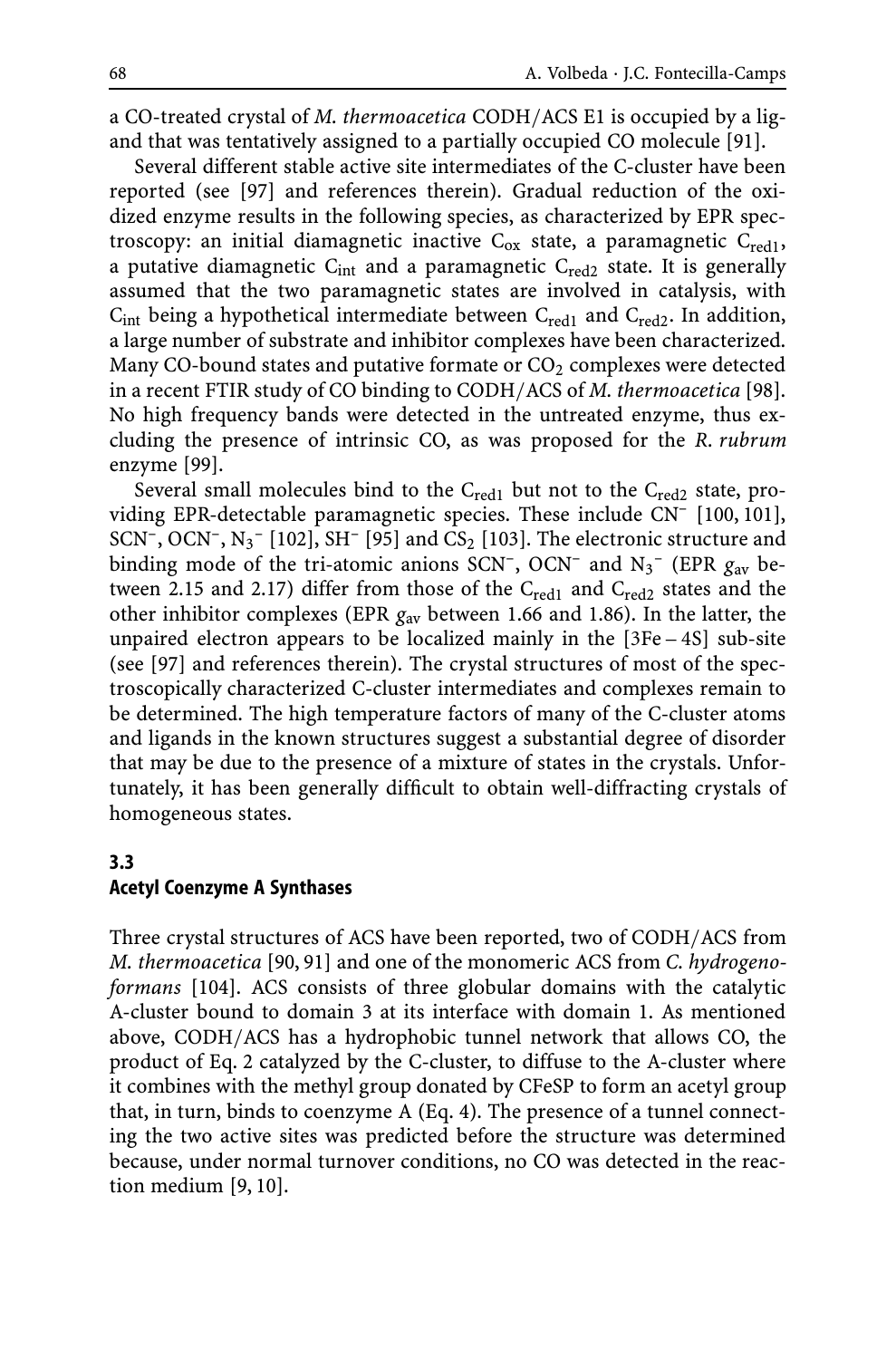In the crystal structure determined by Doukov et al. the A-cluster was relatively buried and a change of ACS to a more open conformation was proposed to allow access of the methyl group and coenzyme A to the active site [90]. An open form was subsequently observed in one of the ACS subunits of the structure of a different crystal form of the same enzyme (the other sub-unit was in the already known closed conformation) [91] (Fig. 3A). A similar open form was later observed in the *C. hydrogenoformans* ACS crystal structure [104]. The rearrangement of the structure involves a rigid body rotation of domains 2 and 3 with respect to domain 1, which packs against the CODH dimer. In the open form, the movement of an α-helix of domain 1 blocks the tunnel to the A-cluster. We have proposed that these conformational changes provide a gating mechanism for access of substrates to the A-cluster when ACS is in its closed form that prevents CO leakage to the environment [105]. We also proposed that  $CO<sub>2</sub>$  could access the enzyme through the A-cluster and then travel to the C-cluster through the hydrophobic tunnels. In CODH/ACS mutants with a blocked tunnel, most of the ACS activity was lost in the presence of  $CO<sub>2</sub>$  and a reducing agent, confirming the important role of the tunnel in providing CO access to the A-cluster [106]. On the other hand, the CODH activity was not significantly affected, suggesting that other, so far undetected and maybe transient pathways allow diffusion of  $CO/CO<sub>2</sub>$  to and from the C-cluster.

The A-cluster consists of a standard [4Fe – 4S] cluster connected through one of its cysteine ligands to a proximal metal ion that is, in turn, bridged through two additional cysteine thiolates to a distal Ni ion  $(Ni_d)$ . The crystal structures have shown that this metal ion can be Cu [90], Zn [91] or Ni [91, 104]. Cu and Zn are observed in the closed ACS conformations and Ni in the open ones (Fig. 4A). Following these observations, there was a shortlived debate as to which of these metals is part of the physiologically relevant active site (e.g. [107–111]). Currently, there is a consensus that the proximal active metal is  $Ni<sub>p</sub>$  [91, 104, 112], as indicated by recent results obtained with the ACS subunit from the *Methanosarcina thermophila* ACDS complex [113, 114] and by an earlier finding that activity positively correlates with the presence of a labile Ni ion [115]. The labile nature of the catalytic Ni originates from its significant solvent exposure in the ACS open form. This has been confirmed by the recent observation that  $Zn$  can replace  $Ni<sub>p</sub>$  at the A-cluster only during turnover, when ACS probably alternates between the closed and open forms [116].

Ni<sub>d</sub> has square planar coordination involving two bridging cysteine thiolates and two main chain N atoms (Fig. 4A). A similar structure has been described recently for the active site of nickel superoxide dismutase (NiSOD) [117, 118] (Fig. 4B). In NiSOD, Ni(II) reacts with superoxide and is oxidized to Ni(III)-peroxide. On the other hand, ACS functions in reducing environments and  $Ni<sub>d</sub>$  is thought to remain as  $Ni(II)$  throughout catalysis. Model chemistry supports this proposal indicating that Nip is much more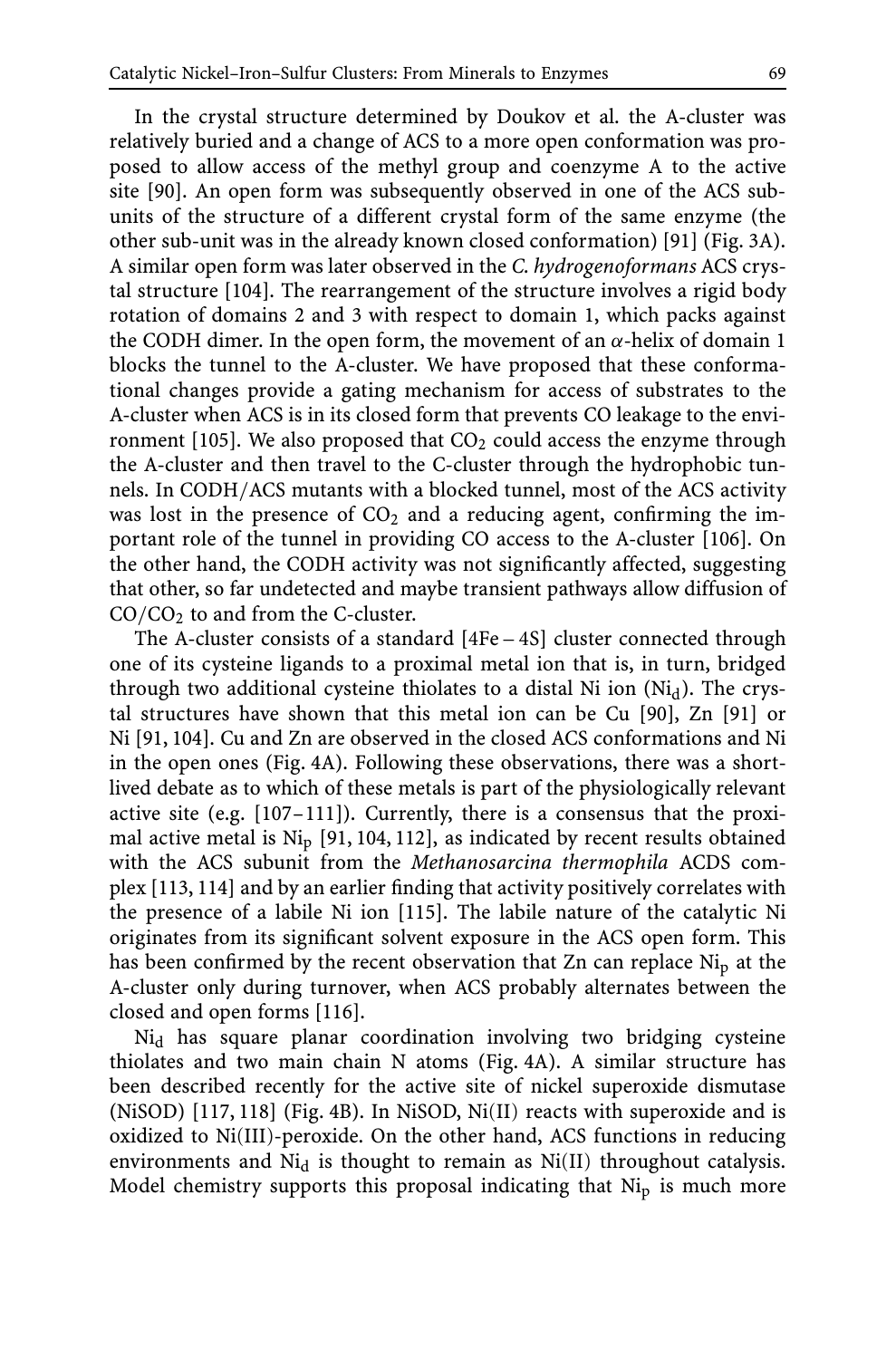

**Fig. 4 A** Active site of acetyl coenzyme A synthase (ACS). **B** Active site of Ni-superoxide dismutase (Ni – SOD)

likely to be reduced than  $Ni<sub>d</sub>$  (for reviews see [119–122]). Reaction of the A-cluster with CO generates a paramagnetic species that has been assigned to a Ni(I) – CO complex. Isotopic substitution with <sup>61</sup>Ni, <sup>13</sup>CO or <sup>57</sup>Fe results in line broadening of the EPR spectrum and, consequently, the CO complex has been called the NiFeC species [123]. The isotopic effects can be best explained if the EPR signal arises from a proximal Ni(I) with bound CO.

In the open ACS conformation of *M. thermoacetica* CODH/ACS, Nip has square planar coordination involving three cysteine thiolates and an unidentified exogenous ligand at the E2 site that could correspond to either formate or  $SO<sub>2</sub>$  [105, 124]. Although these putative ligands are probably not functionally relevant, they underline the propensity of the E2 site to bind exogenous molecules directly from the solvent. An apical fifth potential coordination site, called E1, is *trans* to one of the labile S atoms of the [4Fe – 4S] cluster and points towards Phe512. A residual electron density peak close to this site, at 1.3 Å from the square planar  $Ni<sub>p</sub>$ , suggests that a small fraction of the metal at the proximal site adopts a tetrahedral coordination, as already observed for both proximal Cu and Zn in the closed ACS conformation [90, 91]. This would require a rotation of Phe512, which is, as a matter of fact, partially disordered. We have not been able to identify the metal that occupies the minor tetrahedral site in the open ACS due to its low occupancy. In conclusion, Nip, like the Ni ions in [NiFe] hydrogenases and the C-cluster of CODH, has two *cis*-coordination sites available for substrate binding, although in this case both open sites are terminal as it may be required for the insertion/migration reaction of acetyl synthesis.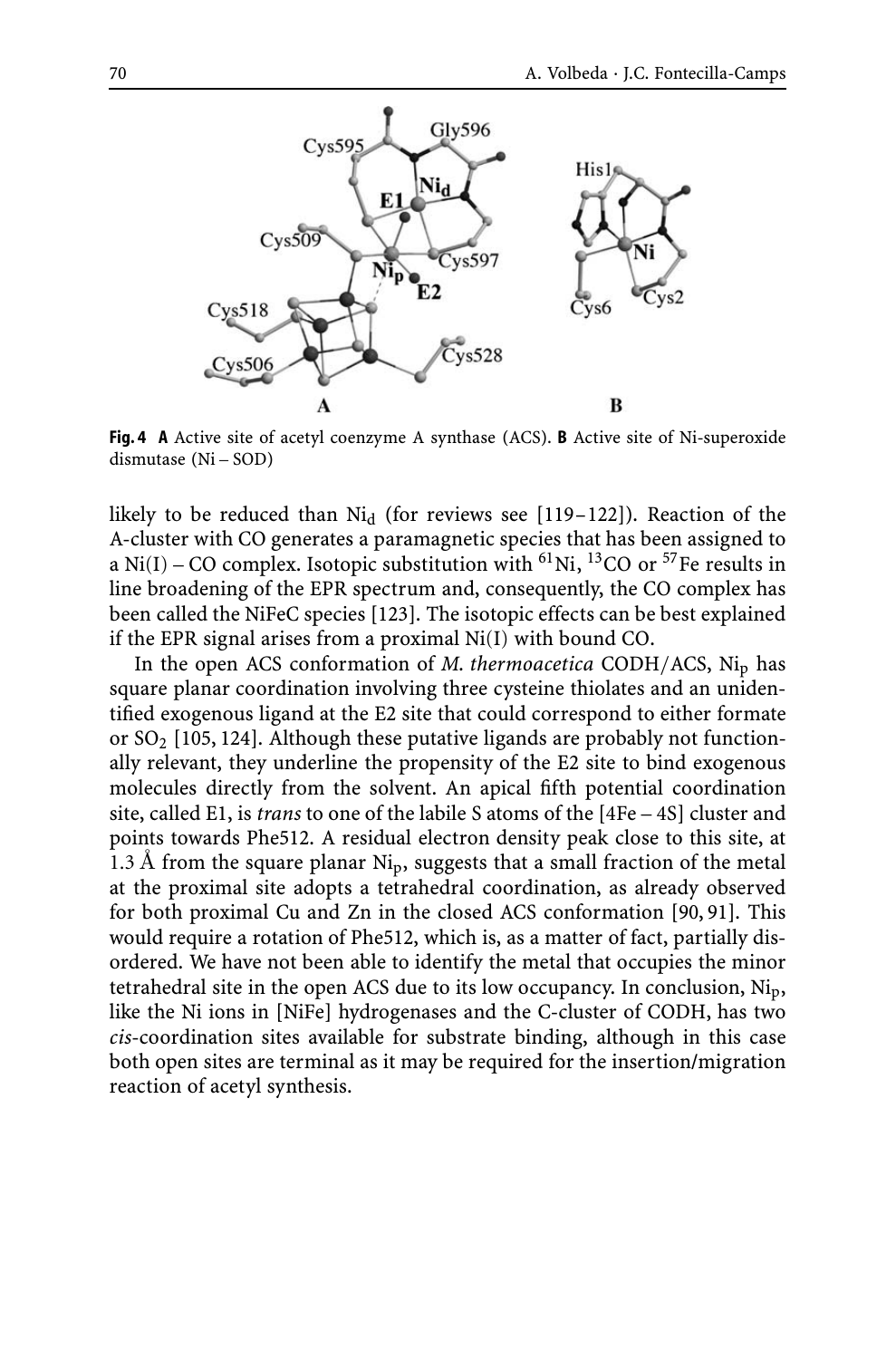#### **4 Catalytic Mechanisms**

The structural similarities between the active sites of [NiFe]-hydrogenase, CODH and ACS suggest that the respective catalytic mechanisms may be similar as well. In each case, a hydrophobic tunnel points to the Ni apical E1 coordination site providing access and exit pathways for gaseous substrates and products. In addition, an orthogonal E2 site is also available for binding exogenous ligands. In CODH and hydrogenase, E2 is also a coordination site for the Fe ion. Although the structural differences between the three active sites are likely to be very important in determining the nature of the reaction, the protein environment may also play a major role in determining the catalytic properties of these enzymes. For example, the A-cluster of ACS cannot catalyze net two-electron redox reactions because there is no redox center at a suitable distance and, by the same token, hydrogenases cannot oxidize CO to  $CO<sub>2</sub>$  because there is no water channel leading to the buried NiFe active site.

A unique feature of the two major classes of hydrogenases is the presence of structural CN– and CO ligands to Fe [41, 53–56, 125]. Recently, the so-called FeS-free hydrogenase, for a long time considered as a metal-free enzyme, has been shown to have a cofactor containing a low-spin iron, probably Fe(II), with bound CO [59, 126]. Thus, the association of CO to Fe appears to be central to the biological metabolism of molecular hydrogen. CO is a good π-acceptor that will favor transition metal binding to soft σ-donor ligands such as hydride *trans* to it. Indeed, in both NiFe and Fe-only enzymes, CO binds *trans* to a vacant coordination site to Fe. In the former, this is the bridging E2 site that binds either hydride or  $H_2$  in the *R. eutropha*  $H_2$ -sensing hydrogenase [60]. Several catalytic mechanisms have been proposed for standard [NiFe]-hydrogenases but no consensus has been reached. It is often assumed that the Ni – Fe bridging site E2 that is occupied by O or S species in inactive states of the enzyme corresponds to the  $H_2$  binding site during catalysis. This is an appealing proposition because in Fe-only hydrogenases the postulated H<sub>2</sub> binding site is a FeS<sub>2</sub>(CO)<sub>2</sub>CN unit that can be closely superimposed to an equivalent  $FeS_2CO(CN)_2$  portion in the [NiFe] enzyme active site [58]. However, the Ni – C state, which already has a hydrogen species bound to E2, is very active in  $H_2$  uptake [127–129]. This would imply that hydrogen binds to the terminal Ni E1 site during turnover, consistent with the observation that the competitive inhibitor CO binds at this site [44]. In this case, the putative bridging hydride at E2 would function as the first base that is required for the heterolytic cleavage of  $H_2$ . These ideas are summarized in Scheme I shown inFig. 5.

In CODH, a crucial issue is the location of the two electrons in  $C_{\text{red2}}$ , which reduces  $CO<sub>2</sub>$  to CO according to Eq. 2. According to Mössbauer spectroscopic results, FCII is not the species reduced during the transition from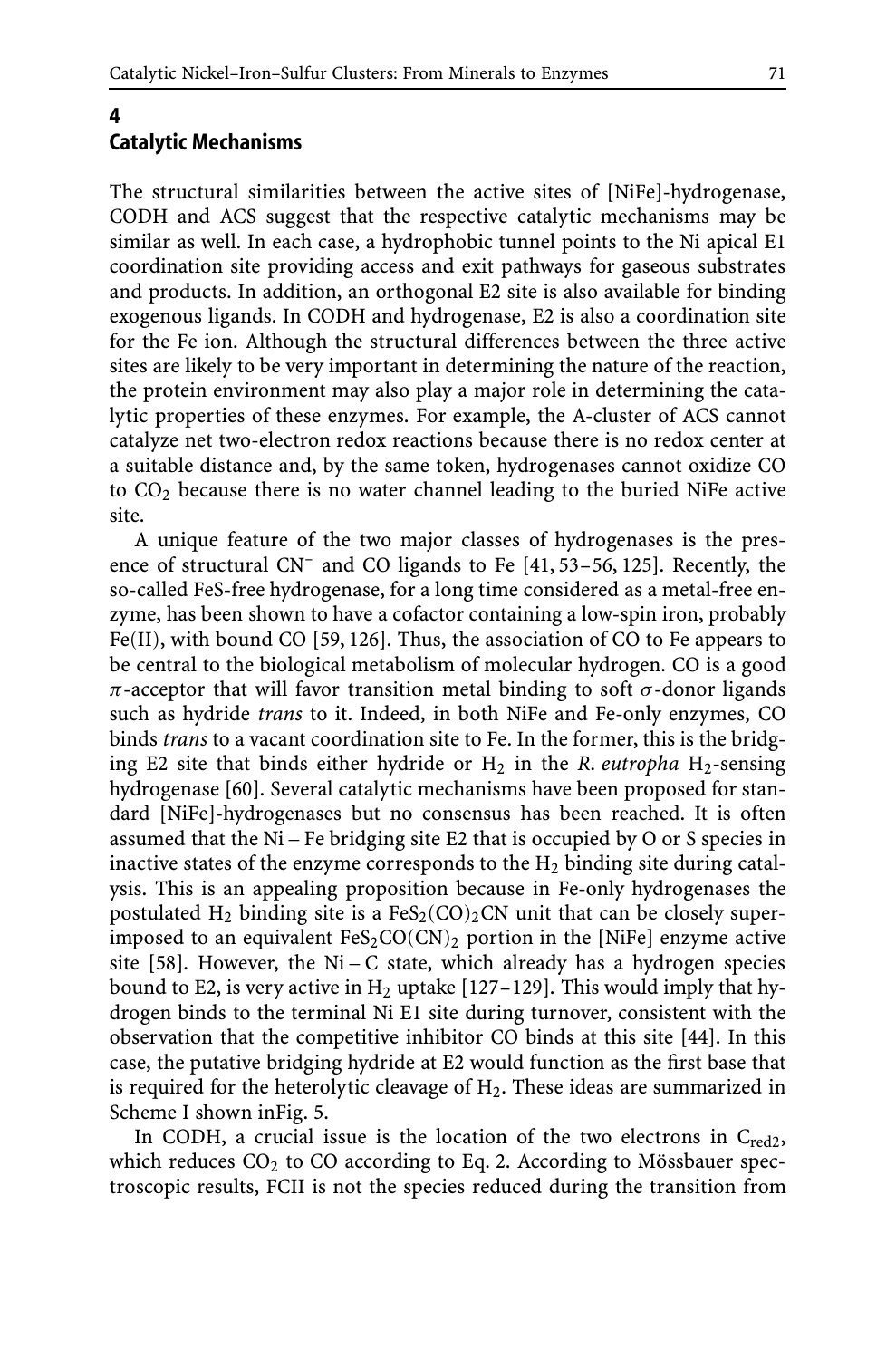

**Fig. 5** Putative catalytic cycle of [NiFe]-hydrogenase. In this scheme, heterolytic  $H_2$  cleavage at the terminal E1 site takes place simultaneously with  $H<sub>2</sub>$  bond formation at the Ni – Fe bridging E2 site, giving both exogenous *cis*-ligation sites of the Ni an indispensable role during catalysis. The resulting hydride at E1 immediately loses one electron to the Ni and one to the proximal cluster, whereas a nearby base that could be Cys530 accepts the remaining proton (Fig. 1B). The resulting  $Ni(II) - H<sub>2</sub>$  species may correspond to one of the three protonation states that have been detected for  $Ni - R$ , the most reduced stable state [80]. After proton transfer from Cys530 to Glu18, the next base in a likely pathway [130], Cys530 may assist in the heterolytic cleavage of the bridging  $H_2$ by abstracting a proton. Finally, after electron transfer to the distal cluster, the proximal cluster may oxidize the active site to the  $Ni - C$  state, thus closing the cycle. An advantage of this scheme over others is that the bridging E2 site is always occupied, providing a stable coordination environment for the Ni ion in all the catalytic intermediates. In addition, it involves minimal conformational changes, thus allowing very rapid catalysis, in agreement with the observation that the turnover rate of the enzyme when coated on a spinning graphite electrode is limited by the rate of diffusion of  $H_2$  to the active site [131]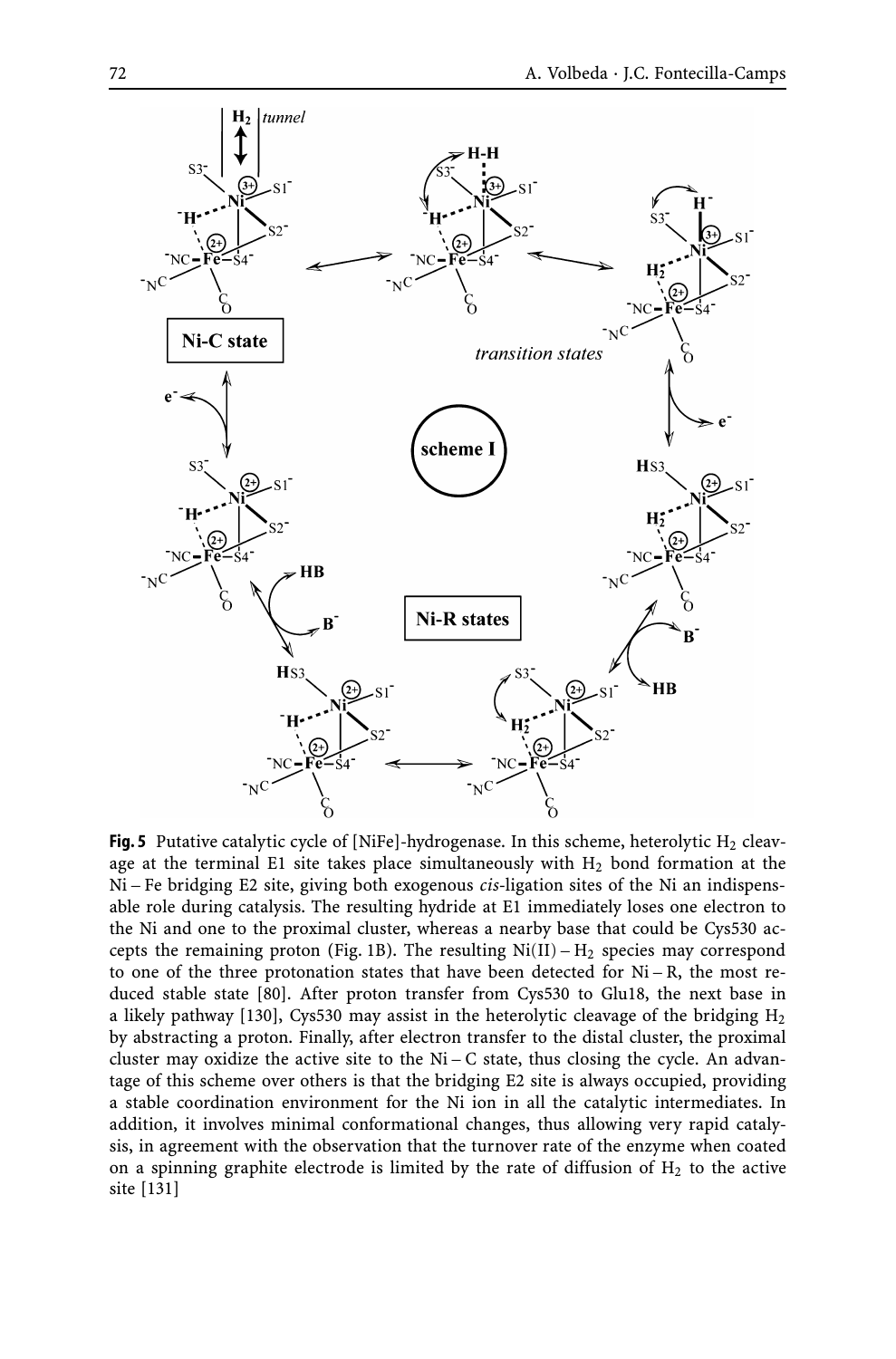the  $C_{\text{red}1}$  to the  $C_{\text{red}2}$  state [93]. In addition, neither the Mössbauer nor the UV/visible spectra are significantly different when these two states are compared, strongly suggesting that the electrons do not go to the [3Fe – 4S] subsite either [93, 132]. Another possibility is the reduction of the Ni center from  $Ni(II)$  to  $Ni(0)$ . It is not clear how  $Ni<sup>0</sup>$  would be stabilized in the C-cluster but, if this proposition is taken only formally, the charge could be de-localized over the Ni ligands. This would agree with an XAS study of *C. hydrogenoformans* CODH that showed that the electron density at the Ni center does not change upon the two-electron reduction of the C-cluster [133]. A further scheme involves the reduction of a persulfide bond between Cys316 and an inorganic sulfur atom of the cluster, since this bond was observed as a minor component in the crystal structure of the *M. thermoacetica* enzyme [91]. Mutation of Cys316 to Ala resulted in inactive enzyme, but this turned out to be due to the loss of the C-cluster [92].

In the two known crystal structures of *M. thermoacetica* CODH/ACS, the NiFeu E2 bridging site does not display any detectable electron density [90, 91] (Fig. 3B), which apparently leaves only three protein ligands to coordinate Feu. Because such a paucity of ligands seems unlikely, it is possible that E2 is occupied by a hydride resulting from the two-electron reduction of a proton, which would thus result in a tetrahedrally coordinated Feu. This structure would then be analogous to the  $Ni - C$  state in [NiFe]-hydrogenases [60]. Indeed, a bridging hydride could explain the (low)  $H_2$  evolution reported for CO-treated CODH in the absence of electron acceptors other than protons [98, 134]. Consequently, and mainly based on the crystal structures, we tend to favor a proton as the two-electron acceptor [94]. It should be mentioned, however, that there is also a potential problem with the hydride proposal: the absence of a strong ENDOR signal from a proton nucleus [101] is only compatible with a bridging hydride carrying no significant electron spin density. Assuming that the proton hyperfine coupling detected in the Cred1 state is correctly assigned to a bridging hydroxide ligand [101], this would imply that C<sub>red2</sub> and C<sub>red1</sub> have significantly different electronic structures. Figure 6 depicts a plausible catalytic cycle involving a bridging hydride in  $C_{\text{red2}}$  (Scheme II). Similarities with the heterolytic  $H_2$  cleavage reaction proposed in Fig. 5 include a bridging NiFe hydride and the participation of both E1 and E2 sites in the catalytic process.

Clearly many of the structural and electronic changes that occur during catalysis at the C-cluster are not yet completely understood and more studies are needed, including high-resolution structural characterizations of homogenous intermediate states of the catalytic cycle.

Although acetyl-CoA synthesis (Eq. 4), as catalyzed by the A-cluster, does not involve net electron consumption, the mechanism is thought to involve two redox steps. The first of these steps is the oxidative addition of the methyl cation that is transferred from CFeSP to Nip. The second redox step corresponds to the reductive elimination of the nascent acetyl group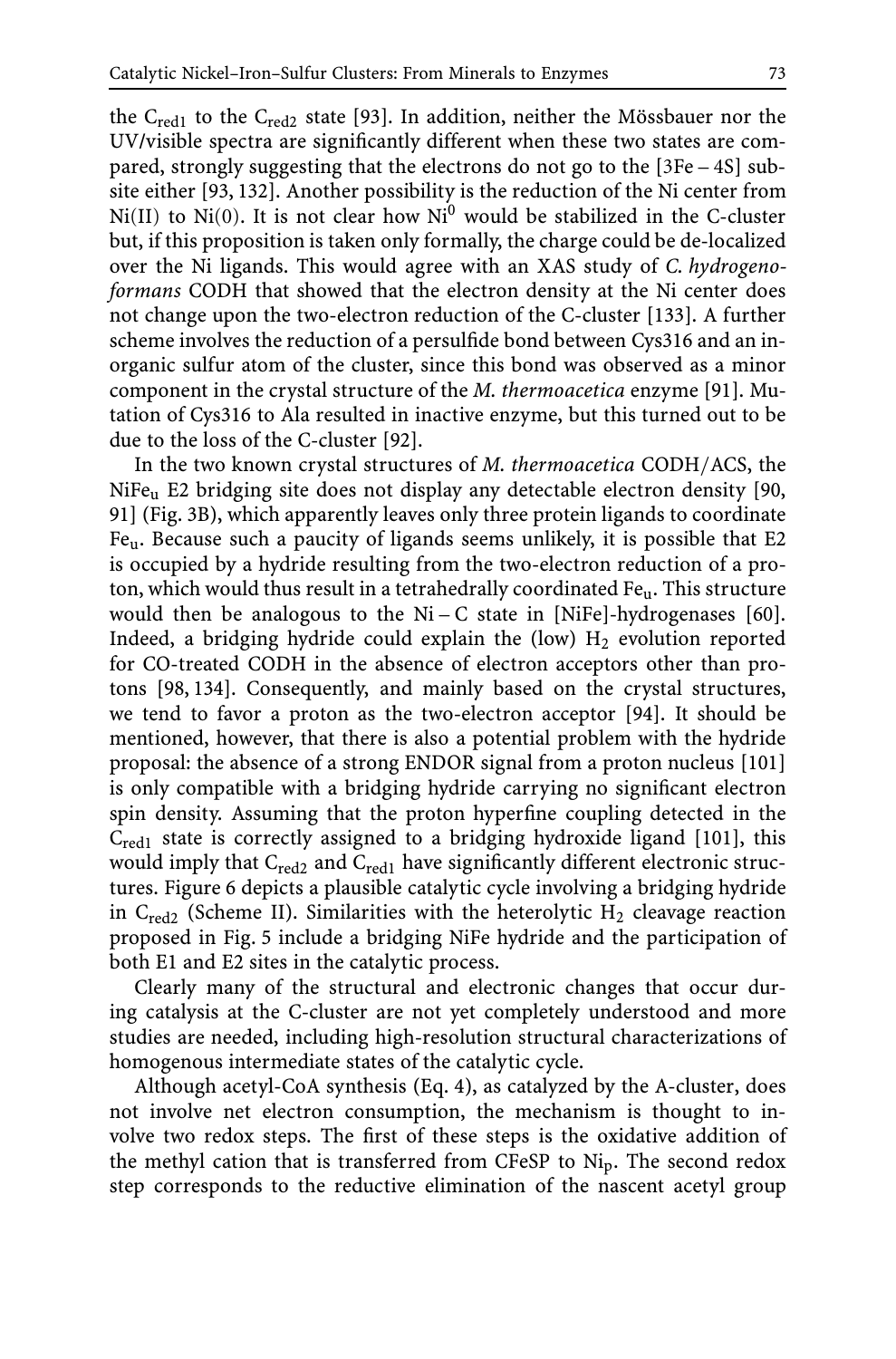

**Fig. 6** Putative catalytic cycle of CODH involving a Ni – Fe bridging hydride. The bridging hydride is assumed to be stable enough to prevent its fast reaction with a proton. The reaction can be divided into several steps:  $1) CO<sub>2</sub>$  binds end-on at the axial E1 site; 2) the hydride attacks the bound  $CO<sub>2</sub>$  forming a transient formate complex; 3) the C – OH bond is broken, generating an intermediate that has E1 occupied by CO and E2 by OH–; 4) CO dissociates from Ni as a Ni(II)-bound axial CO is not very stable [135], generating the  $C_{\text{red}}$ <sub>1</sub> state that has a bridging hydroxide; 5) addition of two electrons via the D- and B-clusters and of two protons via a proton channel leads to dehydration and regeneration of the C<sub>red2</sub> state. The hypothetical C<sub>int</sub> form is depicted as having Ni(III). However, an alternative would be a species with Ni(II) and one of the cluster irons oxidized to Fe(III).

that is transferred to CoA. A crucial question concerns the identity of the two-electron donor/acceptor. Although non-redox, sulfur-based catalysis, in which the methyl cation binds to a thiolate ligand, has precedent in model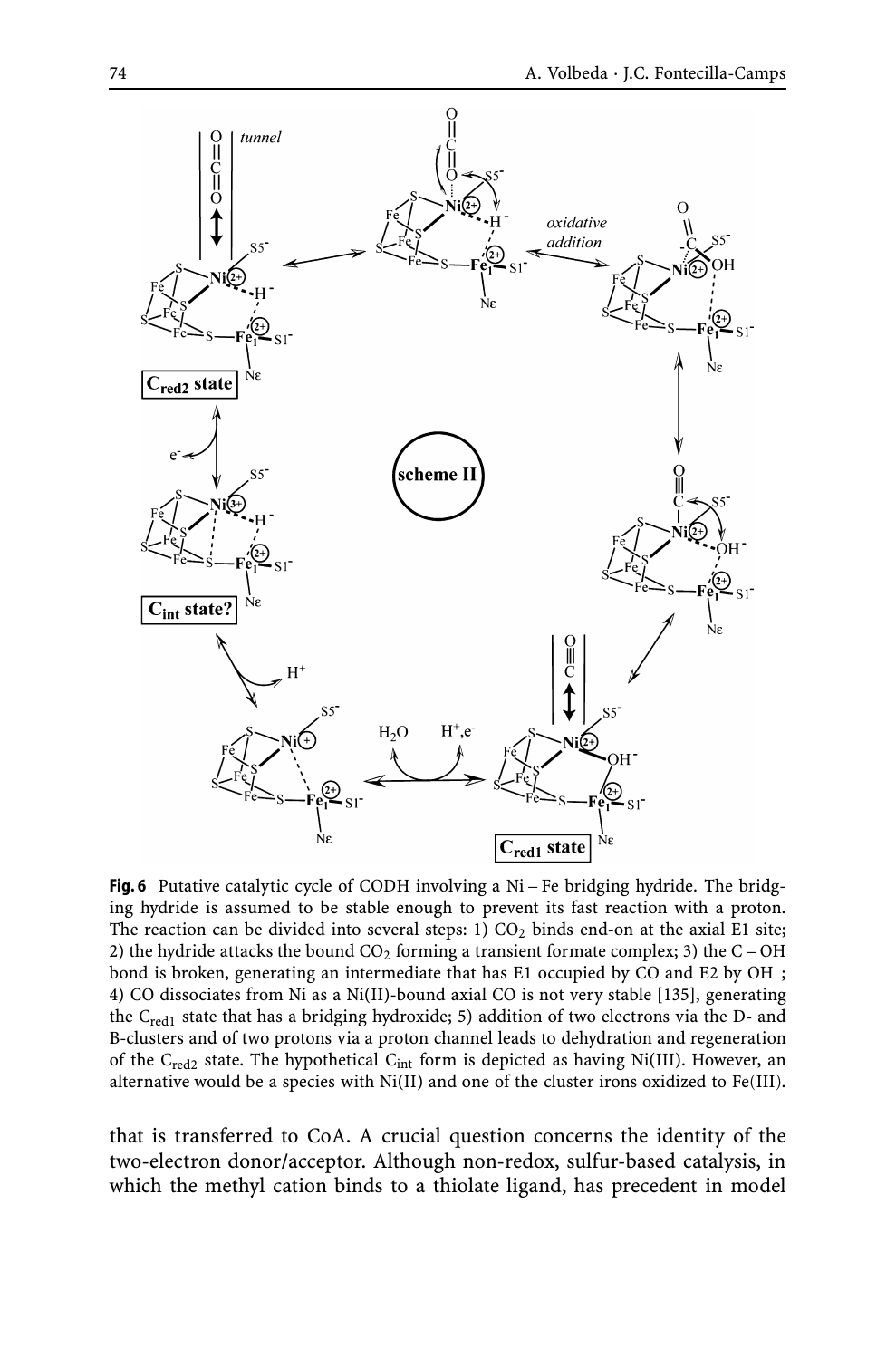compounds (e.g. [86]), and could represent an alternative mechanism, it is generally accepted that the transferred methyl group binds to a metal ion. A redox-dependent process is in agreement with the observation that the enzyme needs to be reductively activated [97]. In the following discussion we will therefore assume metal-based catalysis analogous to the industrial Monsanto process of acetate formation.

In the Monsanto process, which operates at 30 to 60 bars and 150 to 200 ◦C, the catalyst  $[Rh^{I}(I)_{2}(CO)_{2}]$ <sup>-</sup> is the initial electron donor: oxidative addition of CH<sub>3</sub>I produces a transient  $[Rh<sup>III</sup>(I)<sub>3</sub>(CO)<sub>2</sub>CH<sub>3</sub>]<sup>-</sup>$  state that rapidly converts to a stable  $[Rh<sup>III</sup>(I)<sub>3</sub>CO(COCH<sub>3</sub>)]$ <sup>-</sup> acetyl intermediate upon methyl migration. Addition of another CO followed by reductive elimination of  $CH<sub>3</sub>COI$ and a final hydrolysis step leads to the production of  $CH<sub>3</sub>COOH$  and HI and the regeneration of  $[Rh^{I}(I)_{2}(CO)_{2}]$ <sup>-</sup> [136]. ACS catalysis in *M. thermoacetica* takes place at 1 bar and 45–65 °C [2]. Possible electron donor/acceptor sites are  $Ni<sub>d</sub>$ ,  $Ni<sub>p</sub>$ , the [4Fe – 4S] cluster and a putative pair of cysteines that could form a disulfide bond. Another unclear point is the sequence of events in vivo, i.e. which reaction occurs first, carbonylation or methylation, although both sequences are possible in vitro.

The absence of CO leakage to the medium during  $CO<sub>2</sub>$  reduction at the C-cluster and acetyl-CoA formation [9, 10] indicates that, in vivo, CO arrives to the A-cluster through the hydrophobic tunnel previously discussed. Therefore, the results of experiments where CO is added externally should be interpreted with caution. The situation may be different, however, for organisms like *C. hydrogenoformans* that are able to grow on CO as a carbon and reducing power source and which have mono-functional CODH and ACS [104]. As mentioned above, upon reaction with external CO, an apparently kinetically competent paramagnetic NiFeC species is observed in both *M. thermoacetica* CODH/ACS and *C. hydrogenoformans* ACS [137, 138]. However, no other paramagnetic intermediates have been observed upon subsequent methylation and CoA acetylation, and the involvement of the NiFeC species in catalysis has been questioned [114, 139, 140]. A summary of the NiFeC species-based "paramagnetic" mechanism is shown below:

 $Fe_4S_4^{2+}Ni_p^{2+} + e^- \rightarrow Fe_4S_4^{+}Ni_p^{2+}$ (*reductive activation*)  $Fe_4S_4^{\text{+}}Ni_p^{2+} + CO \rightarrow Fe_4S_4^{2+}Ni_p^{+}CO$ (*carbonylation and rapid formation of the NiFeC state*)  $Fe_4S_4^{2+}Ni_p^+CO + CH_3^+ \rightarrow Fe_4S_4^{2+}Ni_p^{3+} (CO)CH_3^-$ (*methylation by oxidative addition*)  $Fe_4S_4^{2+}Ni_p^{3+}(CO)CH_3^- + e^- \rightarrow Fe_4S_4^{2+}Ni_p^{2+}(CO)CH_3^-$ (*rapid one-electron reduction*)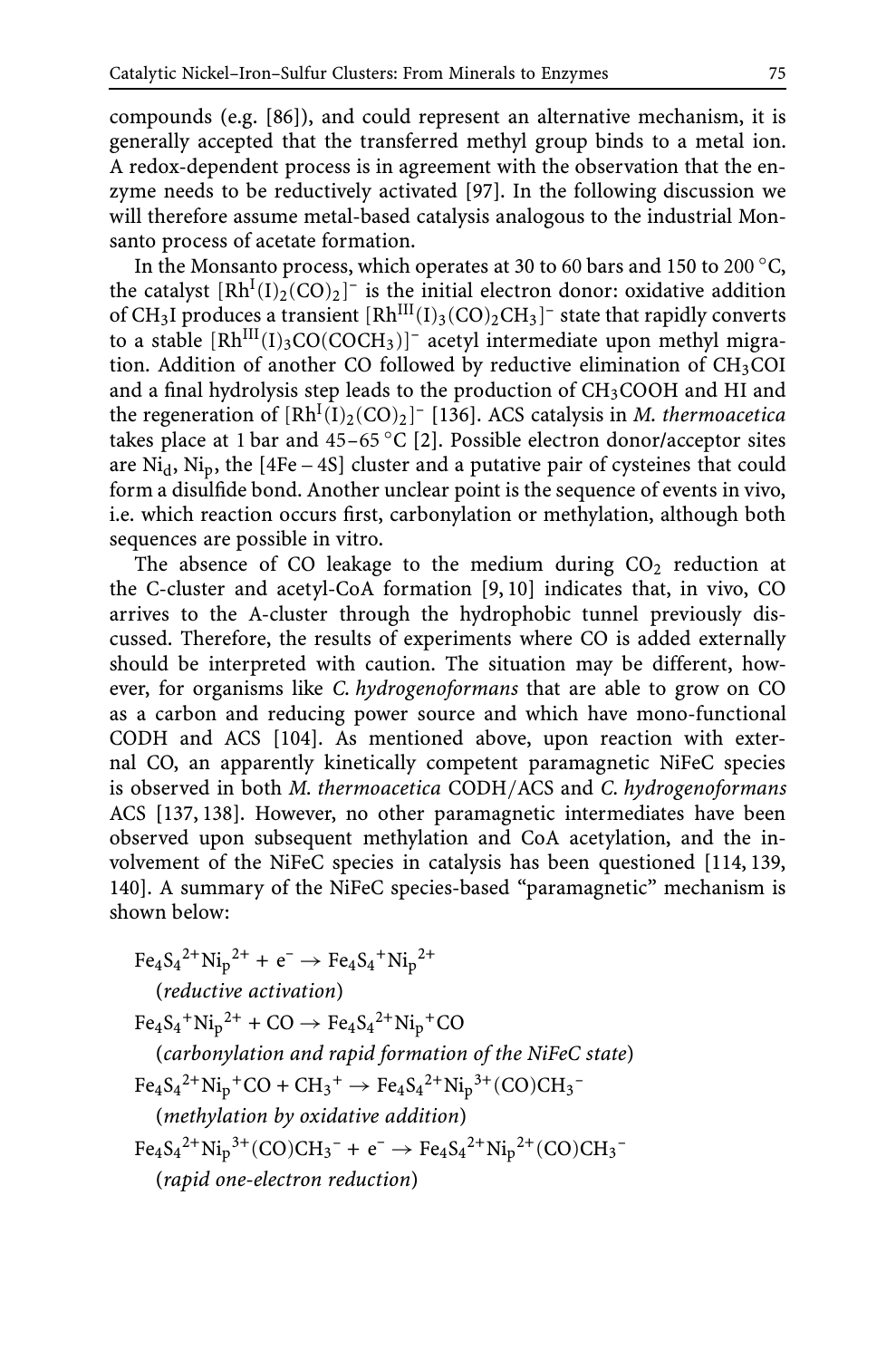$$
Fe_4S_4^{2+}Ni_p^{2+}(CO)CH_3^- \rightarrow Fe_4S_4^{2+}Ni_p^{2+}(COCH_3)^-
$$
  
(*methyl migration or CO insertion*)  

$$
Fe_4S_4^{2+}Ni_p^{2+}(COCH_3)^- + CoA^- \rightarrow Fe_4S_4+Ni_p^{2+} + acetyl-CoA + e^-
$$
  
(*reductive elimination*).

This mechanism requires at least two rapid electron transfer steps and, consequently, Ragsdale and co-workers initially proposed fast intramolecular electron transfer between CODH and ACS [137]. However, this is not compatible with the long distance that separates the ACS A-cluster and the CODH redox centers [90, 91]. Under in vivo conditions another redox partner could be involved. In this scheme, it is tacitly assumed that CO is required for the first one-electron reaction as no paramagnetic species is detected upon reductive activation of the enzyme in the absence of CO [138].

Lindahl and co-workers have observed that, in vitro, acetyl-CoA synthesis may take place when methylation precedes carbonylation [140]. In this case, no stable paramagnetic state of the A-cluster, such as NiFeC, is detected by EPR. In addition, they also found that reduction of the  $[4Fe-4S]$  cluster is slower than the methylation reaction and concluded that the former cannot be an electron donor for the latter reaction [141]. Therefore, the two electrons needed to form the  $CH_3 - Ni$  bond must come from somewhere else. One possibility involves the reduction of  $Ni<sub>p</sub>$  to  $Ni<sup>0</sup>$  [91, 142]. A simplified summary of the corresponding "diamagnetic" mechanism is:

 $\text{Ni}_{\text{p}}^{2+} + 2 \text{ e}^- \rightarrow \text{Ni}_{\text{p}}^{0}$ (*reductive activation*)  $\text{Ni}_{p}^{0} + \text{CH}_{3}^{+} \rightarrow \text{Ni}_{p}^{2+} \text{CH}_{3}^{-}$ (*oxidative addition*)  $\text{Ni}_{\text{p}}^{2+}\text{CH}_{3}^{-} + \text{CO} \rightarrow \text{Ni}_{\text{p}}^{2+}(\text{COCH}_{3})^{-}$ (*carbonylation + methyl migration or CO insertion*)  $\text{Ni}_{\text{p}}^{2+}(\text{COCH}_{3})^{-}+\text{CoA}^{-}\rightarrow \text{Ni}_{\text{p}}^{0}+\text{acetyl-CoA}$ (*reductive elimination*) .

This mechanism requires the coexistence of  $Ni<sup>0</sup>$  and a  $[4Fe-4S]<sup>2+</sup>$  center at the A-cluster. However, DFT calculations have shown that such an electronic configuration should convert to  $Ni^+$  and  $[4Fe-4S]^+$  [143]. In addition,  $Ni<sup>0</sup>$  would only be stable next to a reduced, EPR-active  $[4Fe-4S]$ <sup>+</sup> cluster [144], which is incompatible with the experimental results. A modification of the "Ni<sup>0</sup>" mechanism involves two-electron transitions between a  $[4Fe-4S]^2$ <sup>+</sup>Ni<sup>2+</sup>/[4Fe-4S]<sup>+</sup>Ni<sup>+</sup> pair [144], against the evidence mentioned above that redox changes at the [4Fe – 4S] cluster are much slower than the turnover rate of the enzyme [141]. Involvement of an alternative  $\mathrm{Ni_{p}}^{2+}\mathrm{Ni_{d}}^{2+}/\mathrm{Ni_{p}}^{+}\mathrm{Ni_{d}}^{+}$  pair is neither supported by DFT calculations nor by model chemistry [110].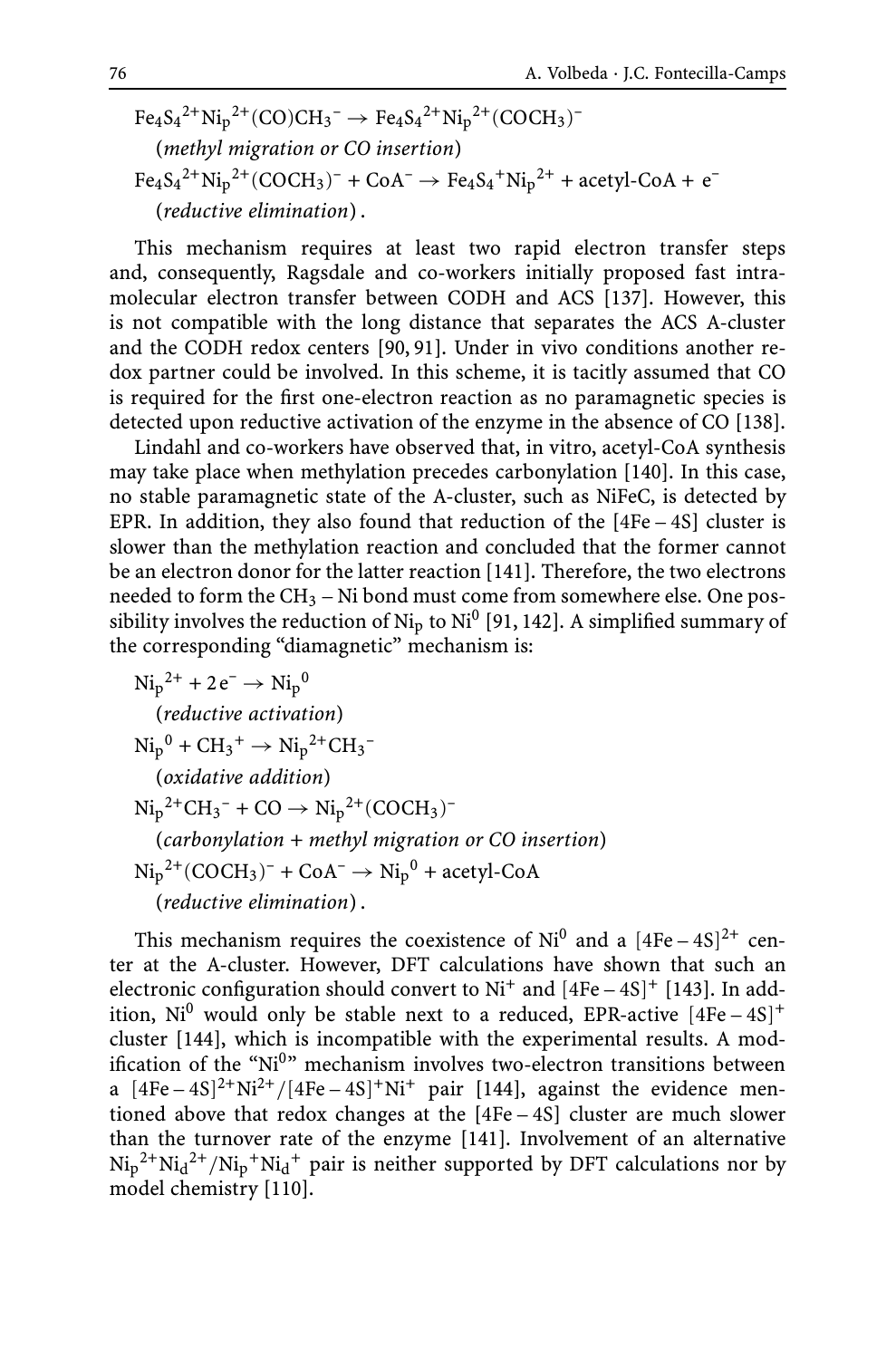Another proposed two-electron redox site involved the formation and cleavage of a disulfide bond between two cysteine residues located close to the A-cluster [140]. This proposal was initially discarded [90, 91] due to the absence of a pair of free cysteines near the A-cluster but, more recently, Svetlitchnyi and co-workers proposed that the two cysteines bridging  $Ni<sub>p</sub>$  and  $Ni<sub>d</sub>$ could function as a redox site [104]. Arguing against this possibility, we found that forming a disulfide bridge between these two residues is only possible after unreasonably large structural rearrangements (not shown). However, an alternative disulfide bond could be formed between Cys528, which binds one of the Fe ions of the cluster, and Cys597, through a simple rotation of the side chain of the former [105]. DFT calculations have indicated that this disulfide bond is stable in the methyl and acetyl complexes [144]. A simplified summary of a diamagnetic Cys528/Cys597 mechanism is:

 $S^-S^-Ni^{2+} + CH_3^+ \rightarrow S-S Ni^{2+}CH_3^-$ (*oxidative addition*)  $S-S Ni<sup>2+</sup>CH<sub>3</sub><sup>-</sup> + CO \rightarrow S-S Ni<sup>2+</sup>(COCH<sub>3</sub>)<sup>-</sup>$ (*carbonylation* + *methyl migration or CO insertion*) S-S  $Ni^{2+}$ (COCH<sub>3</sub>)<sup>-</sup> + CoA<sup>-</sup>  $\rightarrow$  S<sup>-</sup>S<sup>-</sup>Ni<sup>2+</sup> + acetyl-CoA (*reductive elimination*) .

One challenge with this mechanism is to determine the electronic state of the A-cluster before reductive activation. Another problem is the absence of a disulfide bond between Cys528 and Cys597 in all the structures solved so far. At any rate, this proposition makes sense because it is known from model chemistry that metal ions can oxidize coordinated thiolates, leading to the formation of a disulfide bond and a reduced metal center (e.g. [122]). A sulfur-based "D-site" could also be incorporated in a paramagnetic catalytic cycle:

 $S-S-Ni^{2+}$  + CO +  $e^ \rightarrow$  S-S-Ni<sup>+</sup>CO (*reductive activation and carbonylation*)  $S^-S^-Ni^+CO + CH_3^+ \rightarrow S-S Ni^{2+} (COCH_3)^- + e^-$ (*oxidative addition and acetyl formation*) S-S  $Ni^{2+}$ (COCH<sub>3</sub>)<sup>-</sup> + CoA<sup>-</sup>  $\rightarrow$  S<sup>-</sup>S<sup>-</sup>Ni<sup>2+</sup> + acetyl-CoA (*reductive elimination*) .

What is the relevance of the NiFeC species? What can be deduced, based on the closed and open ACS conformations observed in the crystal structure, is that CO is more likely to bind in the closed form, prior to methyl group binding (in the open form), than the other way round [91, 105]. This is because the tunnel is blocked in the open form and apparently there is not enough space in the closed form for the binding of a methyl group at the E2 site.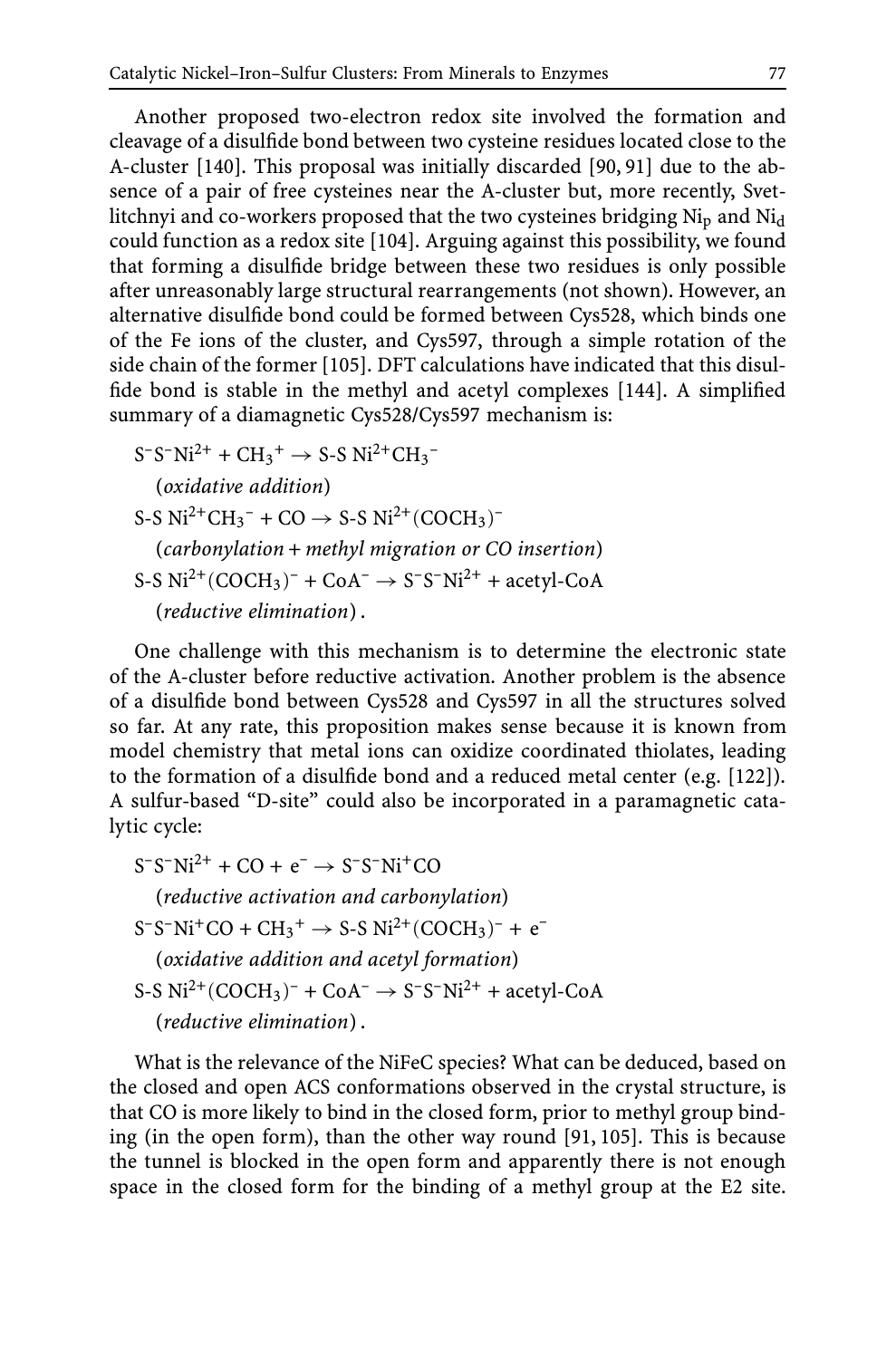A second question is, where does CO bind when added externally? It is known that acetyl-CoA synthesis is much faster in the presence of  $CO<sub>2</sub>$  plus reductant than with externally added CO [145]. This argues for different initial CO binding modes in the two cases and it is conceivable that the mechanism differs depending on whether CO is added externally or it arrives through the tunnel after  $CO<sub>2</sub>$  reduction at the C-cluster. More studies will be required before the ACS catalytic mechanism is fully elucidated.

## **5 Conclusions**

*NiFeS clusters and the origin of life*. There are currently two opposite ways of considering the origin of life on Earth. One of these proposes the formation of pre-biotic structures in a "primordial soup" rich in organic molecules originally generated by meteoric activity. The other view postulates that pre-biotic metabolisms were iron–sulfur based. In this review we have analyzed this second proposition and have compared some inorganic reactions proposed to be ancestral to those found in extant, mostly anaerobic, microorganisms. Many of the active sites of enzymes catalyzing fundamental reactions such as hydrogen oxidation or carbon fixation have NiFeS cluster structures that are reminiscent of those of nickel-containing minerals, such as greigite. Although it is conceivable that the first stages in the evolution of catalysis took place in the absence of protein, the rather sophisticated control of diffusion of substrates and products by extant enzymes suggests that metal-polypeptide associations were early components in the evolution of life. Further characterization of NiFeS-based, pre-biotic catalysis will be needed before the plausibility of a mineral-based origin of life is confirmed.

**Acknowledgements** We thank Siem Albracht, Patricia Amara, Bart Faber, Christine Cavazza, Marie-Hélène Charon, Claudine Darnault, Victor Fernandez, Martin Field, Michel Frey, Elsa Garcin, Claude Hatchikian, Eun Jin Kim, Antonio de Lacey, Pierre Legrand, Paul Lindahl, Lydie Martin, Michael Matho, Yaël Montet, Yvain Nicolet, Marc Rousset, Winfried Roseboom and Xavier Vernède for their important contributions to our studies of NiFeS clusters in enzymes, and Michael Russell for the stimulating discussions on pre-life conditions and non-biological carbon fixation.

### **References**

- 1. Wood HG (1991) FASEB J 5:156
- 2. Drake HL, Daniel SL (2004) Res Microbiol 155:869
- 3. Ragsdale SW (2004) Crit Rev Biochem Mol Biol 39:165
- 4. Thauer RK (1998) Microbiol 144:2377
- 5. Müller V (2003) Appl Environm Microbiol 69:6345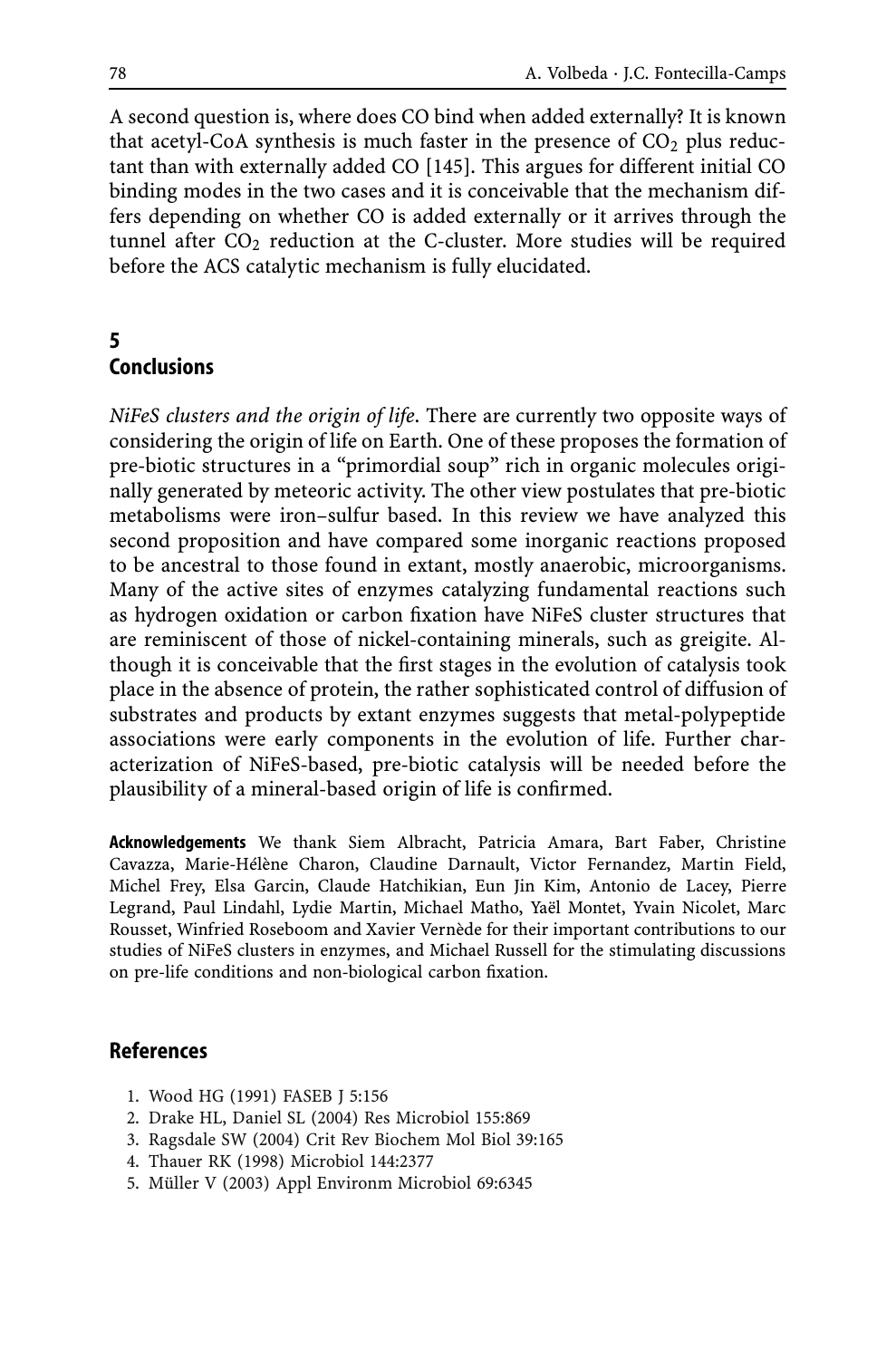- 6. Deppenmeier U (2004) J Bioenerg Biomembr 36:55
- 7. Maness PC, Huang J, Smolinski S, Tek V, Vanzin G (2005) Appl Environ Microbiol 71:2870
- 8. Ljungdahl LG (1986) Annu Rev Microbiol 40:415
- 9. Maynard EL, Lindahl PA (1999) J Am Chem Soc 121:9221
- 10. Seravalli J, Ragsdale SW (2000) Biochemistry 39:1274
- 11. Volbeda A, Fontecilla-Camps JC (2005) Coord Chem Rev 249:1609
- 12. Russell MJ, Martin W (2004) Trends Biochem Sci 29:358
- 13. Bonomi F, Werth MT, Kurtz DM (1985) Inrg Chem 24:4331
- 14. Russell MJ, Hall AJ, Boyce AJ, Fallick AE (2005) Econ Geol 100:419
- 15. Wächtershäuser G (1988) Syst Appl Microbiol 10:207
- 16. Wächtershäuser G (1990) Proc Natl Acad Sci USA 87:200
- 17. Heinen W, Lauwers AM (1996) Orig Life Evol Biosph 26:131
- 18. Huber C, Wächtershäuser G (1997) Science 276:245
- 19. Amend JP, Shock EL (2001) FEMS Microbiol Rev 25:175
- 20. Cody GD, Boctor NZ, Filley TR, Hazen RM, Scott JH, Sharma A, Yoser HS Jr (2000) Science 289:1337
- 21. Cody GD, Boctor NZ, Brandes JA, Filley TR, Hazen RM, Yoser HS Jr (2004) Geochim Cosmochim Acta 68:2185
- 22. Russell MJ (2003) Science 302:580
- 23. Russell MJ, Hall AJ (1997) J Geol Soc (London) 154:377
- 24. Wolthers M, Van der Gaast SJ, Rickard D (2003) Am Mineral 88:2007
- 25. Wächtershäuser G (1988) Microbiol Rev 52:452
- 26. Finklea SL III, Cathey L, Amma EL (1976) Acta Cryst A32:529
- 27. Rickard D, Butler IB, Oldroyd A (2001) Earth Planet Sci Lett 189:85
- 28. Posfai M, Buseck PR, Bazylinski DA, Frankel RB (1998) Science 280:880
- 29. Vaughan DJ, Craig JR (1978) Mineral chemistry of natural sulfides. Cambridge University Press, Cambridge
- 30. Huber C, Wächterhäuser G (1998) Science 281:670
- 31. Cody GD (2004) Ann Rev Earth Planet Sci 32:569
- 32. Anet FAL (2004) Curr Opin Chem Biol 8:654
- 33. Pereto J (2005) Int Microbiol 8:23
- 34. Trevors JT, Abel DL (2004) Cell Biol Int 28:729
- 35. Lindahl PA, Chang B (2001) Orig Life Evol Biosph 31:403
- 36. Grahame DA, Gencic S, Demoll E (2005) Arch Microbiol 184:32
- 37. Hedderich R (2004) J Bioenerg Biomembr 36:65
- 38. Vignais PM, Billoud B, Meyer J (2001) FEMS Microbiol Rev 25:455
- 39. Soboh B, Linder D, Hedderich R (2002) Eur J Biochem 269:5712
- 40. Volbeda A, Charon MH, Piras C, Hatchikian EC, Frey M, Fontecilla-Camps JC (1995) Nature 373:580
- 41. Volbeda A, Garcin E, Piras C, De Lacey AL, Fernandez VM, Hatchikian EC, Frey M, Fontecilla-Camps JC (1996) J Am Chem Soc 118:12989
- 42. Higuchi Y, Yagi T, Yasuoka N (1997) Structure 5:1671
- 43. Higuchi Y, Ogata H, Miki K, Yasuoka N, Yagi T (1999) Structure 7:549
- 44. Ogata H, Mizoguchi Y, Mizuno N, Miki K, Adachi S, Yasuoka N, Yagi T, Yamauchi O, Hirota S, Higuchi Y (2002) J Am Chem Soc 124:11628
- 45. Montet Y, Amara P, Volbeda A, Vernede X, Hatchikian EC, Field MJ, Frey M, Fontecilla-Camps JC (1997) Nat Struct Biol 4:523
- 46. Volbeda A, Montet Y, Vernède X, Hatchikian EC, Fontecilla-Camps JC (2002) Int J Hydrogen Energy 27:1449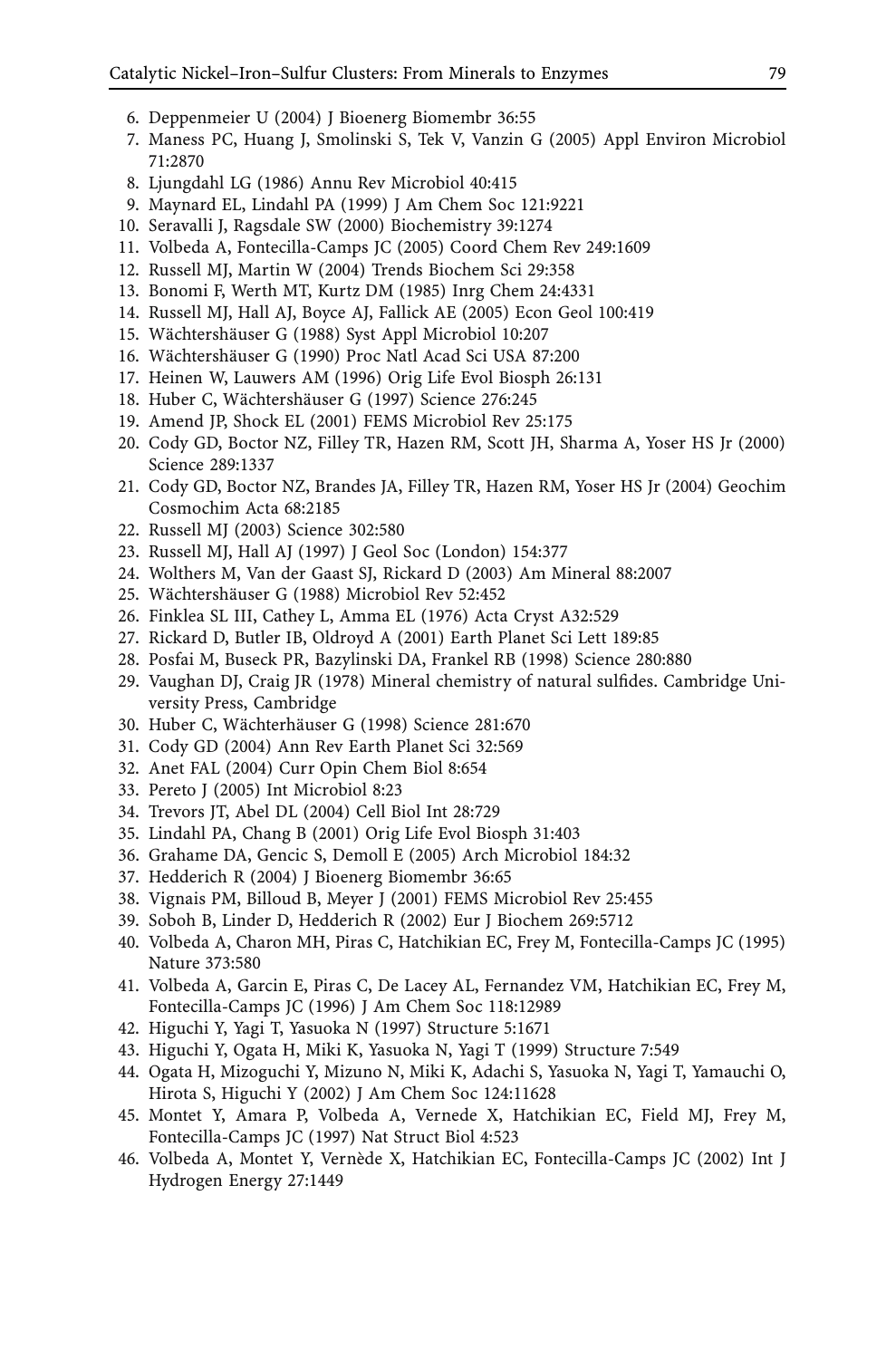- 47. Matias PM, Soares CM, Saraiva LM, Coelho R, Morais J, Le Gall J, Carrondo MA (2001) J Biol Inorg Chem 6:63
- 48. Frey M, Fontecilla-Camps JC, Volbeda A (2001) Ni,Fe-Hydrogenases. In: Messerschmidt A, Huber R, Poulos T, Wieghardt K (eds) Handbook of Metalloproteins. Wiley, New York, p 880
- 49. Garcin E, Vernede X, Hatchikian EC, Volbeda A, Frey M, Fontecilla-Camps JC (1999) Structure 7:557
- 50. Volbeda A, Martin L, Cavazza C, Matho M, Faber BW, Roseboom W, Albracht SP, Garcin E, Rousset M, Fontecilla-Camps JC (2005) J Biol Inorg Chem 10:239
- 51. Ogata H, Hirota S, Nakahara A, Komori H, Shibata N, Kato T, Kano K, Higuchi Y (2005) Structure 13:1635
- 52. Bagley KA, Duin EC, Roseboom W, Albracht SPJ, Woodruff WH (1995) Biochemistry 34:5527
- 53. Happe RP, Roseboom W, Pierik AJ, Albracht SPJ, Bagley KA (1997) Nature 385:126
- 54. De Lacey AL, Hatchikian EC, Volbeda A, Frey M, Fontecilla-Camps JC, Fernandez VM (1997) J Am Chem Soc 119:7181
- 55. Pierik AJ, Roseboom W, Happe RP, Bagley KA, Albracht SPJ (1999) J Biol Chem 274:3331
- 56. Pierik AJ, Hulstein M, Hagen WR, Albracht SPJ (1998) Eur J Biochem 258:572
- 57. Peters JW, Lanzilotta WN, Lemon BJ, Seefeldt LC (1998) Science 282:1853
- 58. Nicolet Y, De Lacey AL, Vernède X, Fernandez VM, Hatchikian EC, Fontecilla-Camps JC (2001) J Am Chem Soc 123:1596
- 59. Lyon EJ, Shima S, Boecher R, Thauer RK, Grevels FW, Bill E, Roseboom W, Albracht SP (2004) J Am Chem Soc 126:14239
- 60. Brecht M, Van Gastel M, Buhrke T, Friedrich B, Lubitz W (2003) J Am Chem Soc 125:13075
- 61. Reissmann S, Hochleitner E, Wang H, Paschos A, Lottspeich F, Glass RS, Bock A (2003) Science 299:1067
- 62. Roseboom W, Blokesch M, Böck A, Albracht SP (2005) FEBS Lett 579:469
- 63. Vignais PM, Colbeau A (2004) Curr Issues Mol Biol 6:159
- 64. Albracht SPJ (1994) Biochim Biophys Acta 1188:167
- 65. Cammack R, Robson R, Frey M (eds) (2001) Hydrogen as a fuel. Learning from Nature. Taylor and Francis, London
- 66. Maroney MJ, Bryngelson PA (2001) J Biol Inorg Chem 6:453
- 67. Volbeda A, Fontecilla-Camps JC (2003) Dalton Trans 21:4030
- 68. Armstrong FA (2004) Curr Opin Chem Biol 8:133
- 69. Best SP (2005) Coord Chem Rev 249:1536
- 70. De Lacey AL, Fernandez VM, Rousset M (2005) Coord Chem Rev 249:1596
- 71. Vignais PM (2005) Coord Chem Rev 249:1677
- 72. Armstrong FA, Albracht SP (2005) Phil Trans Royal Soc A 363:937
- 73. Niu S, Thomson LM, Hall MB (1999) J Am Chem Soc 121:4000
- 74. Amara P, Volbeda A, Fontecilla-Camps JC, Field MJ (1999) J Am Chem Soc 121:4468
- 75. De Gioia L, Fantucci P, Guigliarelli B, Bertrand P (1999) Inorg Chem 38:2658
- 76. Siegbahn PEM, Blomberg MRA, Wirstam M, Crabtree RH (2001) J Biol Inorg Chem 6:460
- 77. Stadler C, De Lacey AL, Montet Y, Volbeda A, Fontecilla-Camps JC, Conesa JC, Fernandez VM (2002) Inorg Chem 41:4424
- 78. Stein M, Lubitz W (2004) J Inorg Biochem 98:862
- 79. Liu P, Rodriguez JA (2005) J Am Chem Soc 127:14871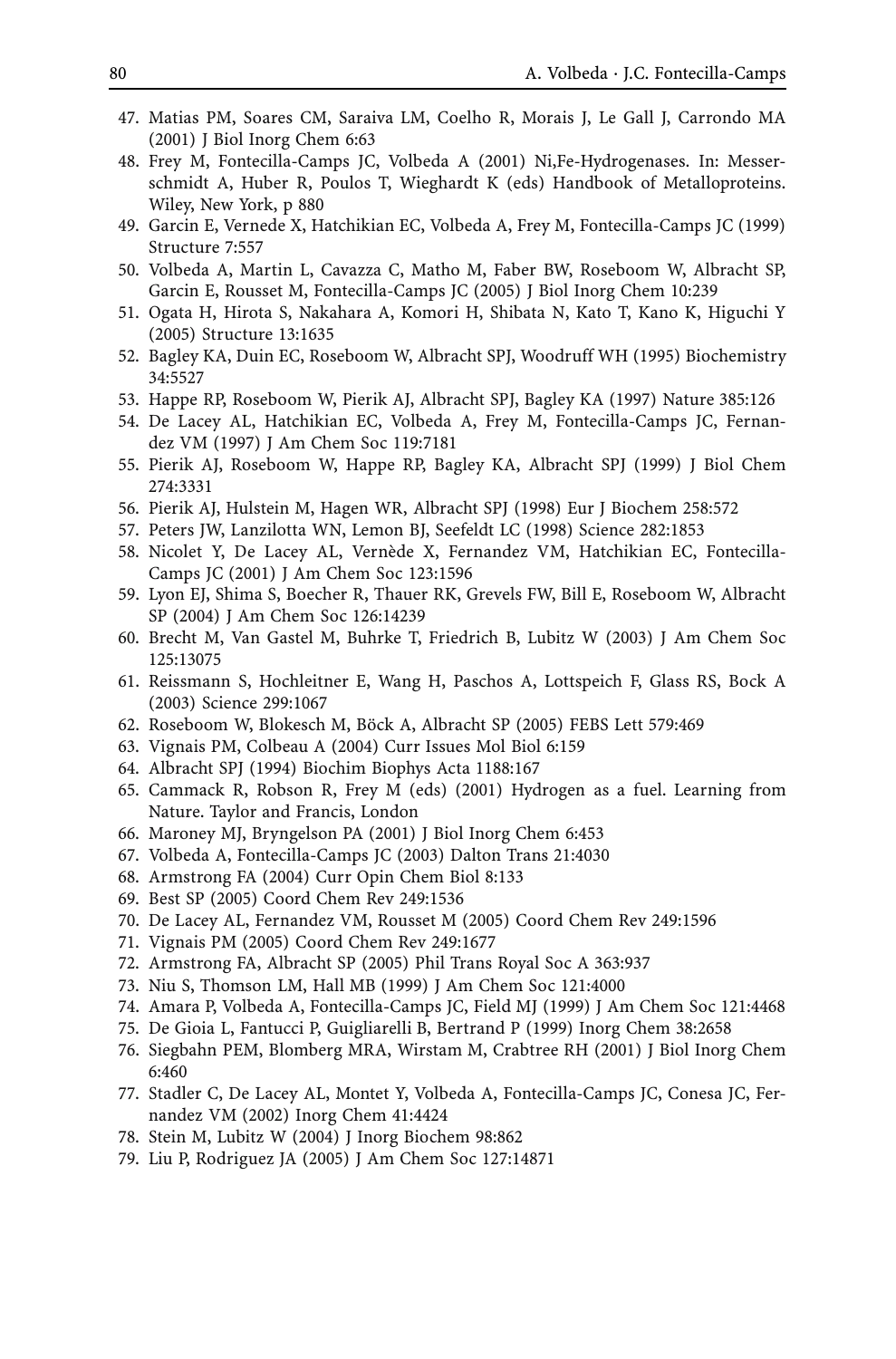- 80. Bleijlevens B, Van Broekhuizen FA, De Lacey AL, Roseboom W, Fernandez VM, Albracht SPJ (2004) J Biol Inorg Chem 9:743
- 81. Happe RP, Roseboom W, Albracht SPJ (1999) Eur J Biochem 259:602
- 82. De Lacey AL, Stadler C, Fernandez VM, Hatchikian EC, Fan H-J, Li S, Hall MB (2002) J Biol Inorg Chem 7:318
- 83. Dole F, Medina M, More C, Cammack R, Bertrand P, Guigliarelli B (1996) Biochemistry 35:16399
- 84. Evans DJ, Pickett CJ (2003) Chem Soc Rev 32:268
- 85. Artero V, Fontecave M (2005) Coord Chem Rev 249:1518
- 86. Bouwman E, Reedijk J (2005) Coord Chem Rev 249:1555
- 87. Dobbek H, Svetlitchnyi V, Gremer L, Huber R, Meyer O (2001) Science 293:1281
- 88. Dobbek H, Svetlitchnyi V, Liss J, Meyer O (2004) J Am Chem Soc 126:5382
- 89. Drennan CL, Heo J, Sintchak MD, Schreiter F, Ludden PW (2001) Proc Natl Acad Sci USA 98:11973
- 90. Doukov TI, Iverson TM, Seravalli J, Ragsdale SW, Drennan CL (2002) Science 298:567
- 91. Darnault C, Volbeda A, Kim EJ, Legrand P, Vernède X, Lindahl PA, Fontecilla-Camps JC (2003) Nat Struct Biol 10:271
- 92. Kim EJ, Feng J, Bramlett MR, Lindahl PA (2004) Biochemistry 43:5728
- 93. Hu Z, Spangler NJ, Anderson ME, Xia JQ, Ludden PW, Lindahl PA, Münck E (1996) J Am Chem Soc 118:830
- 94. Volbeda A, Fontecilla-Camps JC (2005) Dalton Trans 21:3443
- 95. Feng J, Lindahl PA (2004) J Am Chem Soc 126:9094
- 96. Ensign SA (1995) Biochemistry 34:5372
- 97. Lindahl PA (2002) Biochemistry 41:2097
- 98. Chen J, Huang S, Seravalli J, Gutzman H Jr, Swartz DJ, Ragsdale SW, Bagley KA (2003) Biochemistry 42:14822
- 99. Heo J, Staples CR, Halbieb CM, Ludden PW (2000) Biochemistry 39:7956
- 100. Anderson ME, Lindahl PA (1994) Biochemistry 33:8702
- 101. DeRose VJ, Telser J, Anderson ME, Lindahl PA, Hoffman BM (1998) J Am Chem Soc 120:8767
- 102. Seravalli J, Kumar M, Lu WP, Ragsdale SW (1995) Biochemistry 34:7879
- 103. Anderson ME, Lindahl PA (1996) Biochemistry 35:8371
- 104. Svetlitchnyi V, Dobbek H, Meyer-Klaucke W, Meins T, Thiele B, Romer P, Huber R, Meyer O (2004) Proc Natl Acad Sci USA 101:446
- 105. Volbeda A, Fontecilla-Camps JC (2004) J Biol Inorg Chem 9:525
- 106. Tan X, Loke HK, Fitch S, Lindahl PA (2005) J Am Chem Soc 127:5833
- 107. Seravalli J, Gu W, Tam A, Strauss E, Begley TP, Cramer SP, Ragsdale SW (2003) Proc Natl Acad Sci USA 100:3689
- 108. Golden ML, Rampersad MV, Reibenspies JH, Darensbourg MY (2003) Chem Commun (Camb) 7:1824
- 109. Krishnan R, Voo JK, Riordan CG, Zakharov L, Rheingold AL (2003) J Am Chem Soc 125:4422
- 110. Linck RC, Spahn CW, Rauchfuss TH, Wilson SR (2003) J Am Chem Soc 125:8700
- 111. Bramlett MR, Tan X, Lindahl PA (2003) J Am Chem Soc 125:9316
- 112. Seravalli J, Xiao Y, Gu W, Cramer SP, Antholine WE, Krymov V, Gerfen GJ, Ragsdale SW (2004) Biochemistry 43:3944
- 113. Gencic S, Grahame DA (2003) J Biol Chem 278:6101
- 114. Funk T, Gu W, Friedrich S, Wang H, Gencic S, Grahame DA, Cramer SP (2004) J Am Chem Soc 126:88